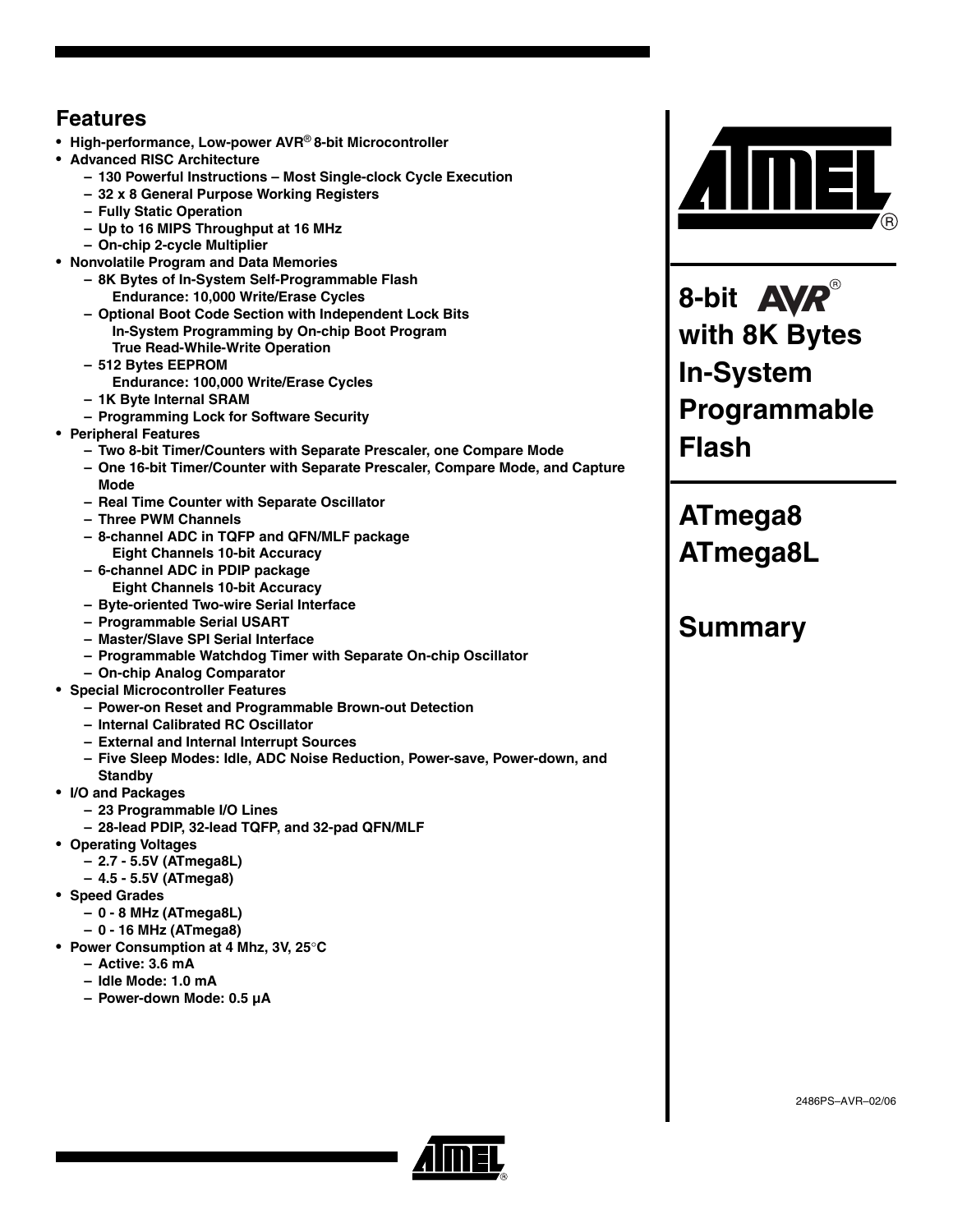

# <span id="page-1-0"></span>**Pin Configurations**

| טונוט                |    |    |                |  |  |  |  |
|----------------------|----|----|----------------|--|--|--|--|
|                      |    |    |                |  |  |  |  |
| (RESET) PC6 L        | 1  | 28 | PC5 (ADC5/SCL) |  |  |  |  |
| (RXD) PD0 □          | 2  | 27 | PC4 (ADC4/SDA) |  |  |  |  |
| (TXD) PD1 L          | 3  | 26 | PC3 (ADC3)     |  |  |  |  |
| (INTO) PD2 $\square$ | 4  | 25 | PC2 (ADC2)     |  |  |  |  |
| $(INT1)$ PD3 $\Box$  | 5  | 24 | PC1 (ADC1)     |  |  |  |  |
| (XCK/T0) PD4 L       | 6  | 23 | PC0 (ADC0)     |  |  |  |  |
| VCC <sub>1</sub>     | 7  | 22 | GND            |  |  |  |  |
| $GND \sqcap$         | 8  | 21 | <b>AREF</b>    |  |  |  |  |
| (XTAL1/TOSC1) PB6 □  | 9  | 20 | <b>AVCC</b>    |  |  |  |  |
| (XTAL2/TOSC2) PB7    | 10 | 19 | PB5 (SCK)      |  |  |  |  |
| (T1) PD5 □ 11        |    | 18 | PB4 (MISO)     |  |  |  |  |
| (AIN0) PD6 $\Box$ 12 |    | 17 | PB3 (MOSI/OC2) |  |  |  |  |
| (AIN1) PD7 □ 13      |    | 16 | PB2 (SS/OC1B)  |  |  |  |  |
| $(ICP1)$ PB0 $\Box$  | 14 | 15 | PB1 (OC1A)     |  |  |  |  |
|                      |    |    |                |  |  |  |  |

**PDIP**



**<sup>2</sup> ATmega8(L)**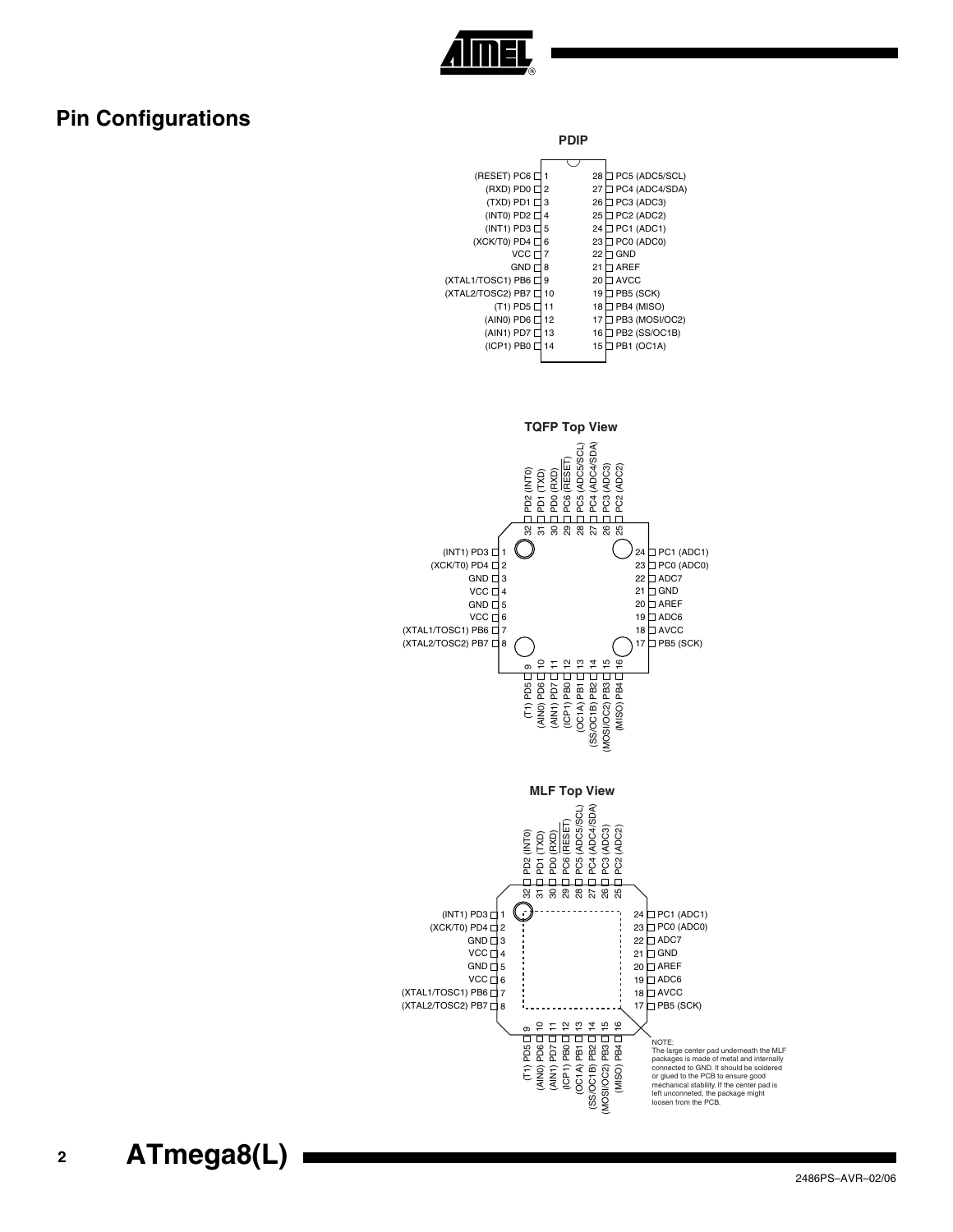**Overview** The ATmega8 is a low-power CMOS 8-bit microcontroller based on the AVR RISC architecture. By executing powerful instructions in a single clock cycle, the ATmega8 achieves throughputs approaching 1 MIPS per MHz, allowing the system designer to optimize power consumption versus processing speed.





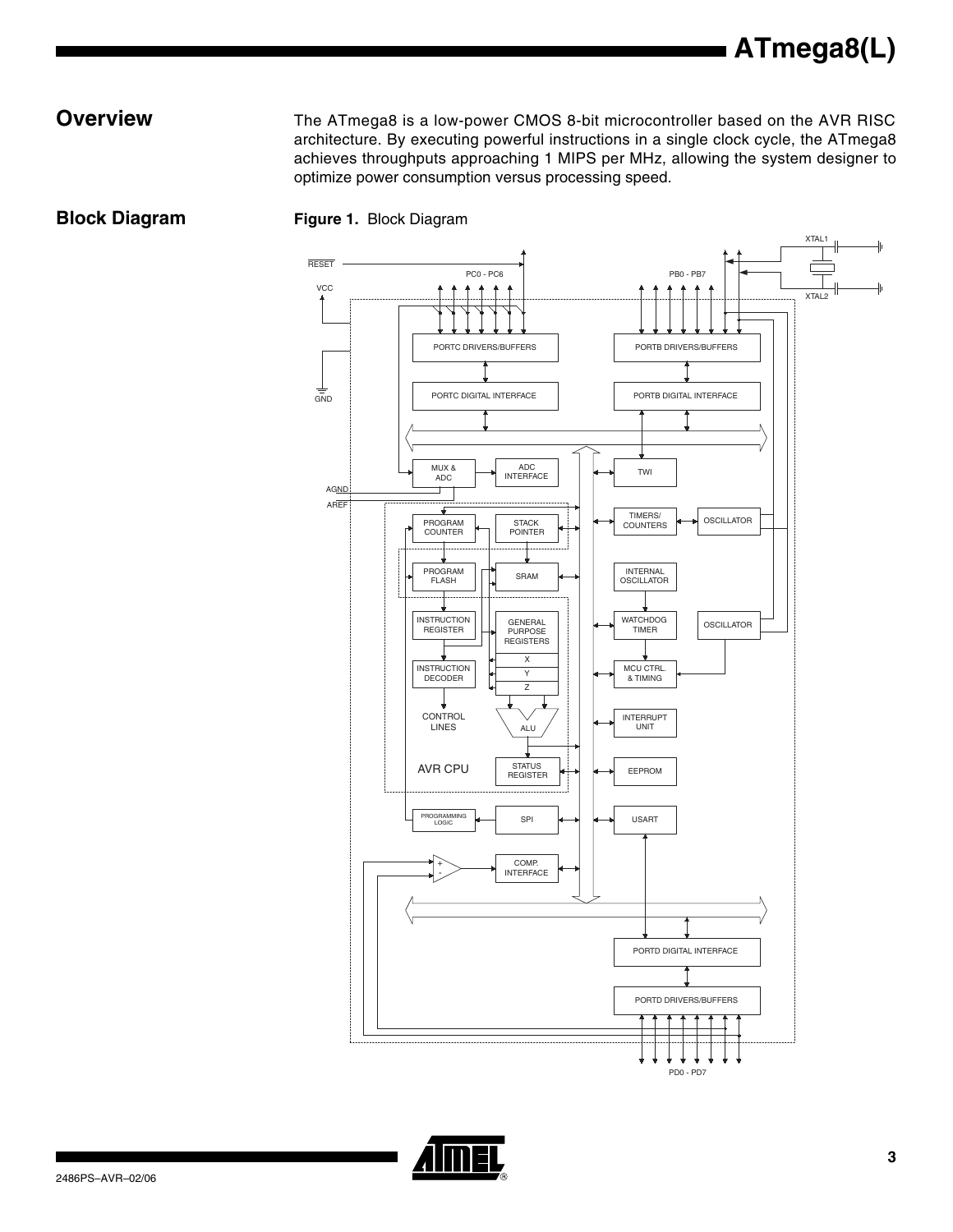

The AVR core combines a rich instruction set with 32 general purpose working registers. All the 32 registers are directly connected to the Arithmetic Logic Unit (ALU), allowing two independent registers to be accessed in one single instruction executed in one clock cycle. The resulting architecture is more code efficient while achieving throughputs up to ten times faster than conventional CISC microcontrollers.

The ATmega8 provides the following features: 8K bytes of In-System Programmable Flash with Read-While-Write capabilities, 512 bytes of EEPROM, 1K byte of SRAM, 23 general purpose I/O lines, 32 general purpose working registers, three flexible Timer/Counters with compare modes, internal and external interrupts, a serial programmable USART, a byte oriented Two-wire Serial Interface, a 6-channel ADC (eight channels in TQFP and QFN/MLF packages) with 10-bit accuracy, a programmable Watchdog Timer with Internal Oscillator, an SPI serial port, and five software selectable power saving modes. The Idle mode stops the CPU while allowing the SRAM, Timer/Counters, SPI port, and interrupt system to continue functioning. The Powerdown mode saves the register contents but freezes the Oscillator, disabling all other chip functions until the next Interrupt or Hardware Reset. In Power-save mode, the asynchronous timer continues to run, allowing the user to maintain a timer base while the rest of the device is sleeping. The ADC Noise Reduction mode stops the CPU and all I/O modules except asynchronous timer and ADC, to minimize switching noise during ADC conversions. In Standby mode, the crystal/resonator Oscillator is running while the rest of the device is sleeping. This allows very fast start-up combined with low-power consumption.

The device is manufactured using Atmel's high density non-volatile memory technology. The Flash Program memory can be reprogrammed In-System through an SPI serial interface, by a conventional non-volatile memory programmer, or by an On-chip boot program running on the AVR core. The boot program can use any interface to download the application program in the Application Flash memory. Software in the Boot Flash Section will continue to run while the Application Flash Section is updated, providing true Read-While-Write operation. By combining an 8-bit RISC CPU with In-System Self-Programmable Flash on a monolithic chip, the Atmel ATmega8 is a powerful microcontroller that provides a highly-flexible and cost-effective solution to many embedded control applications.

The ATmega8 AVR is supported with a full suite of program and system development tools, including C compilers, macro assemblers, program debugger/simulators, In-Circuit Emulators, and evaluation kits.

**Disclaimer** Typical values contained in this datasheet are based on simulations and characterization of other AVR microcontrollers manufactured on the same process technology. Min and Max values will be available after the device is characterized.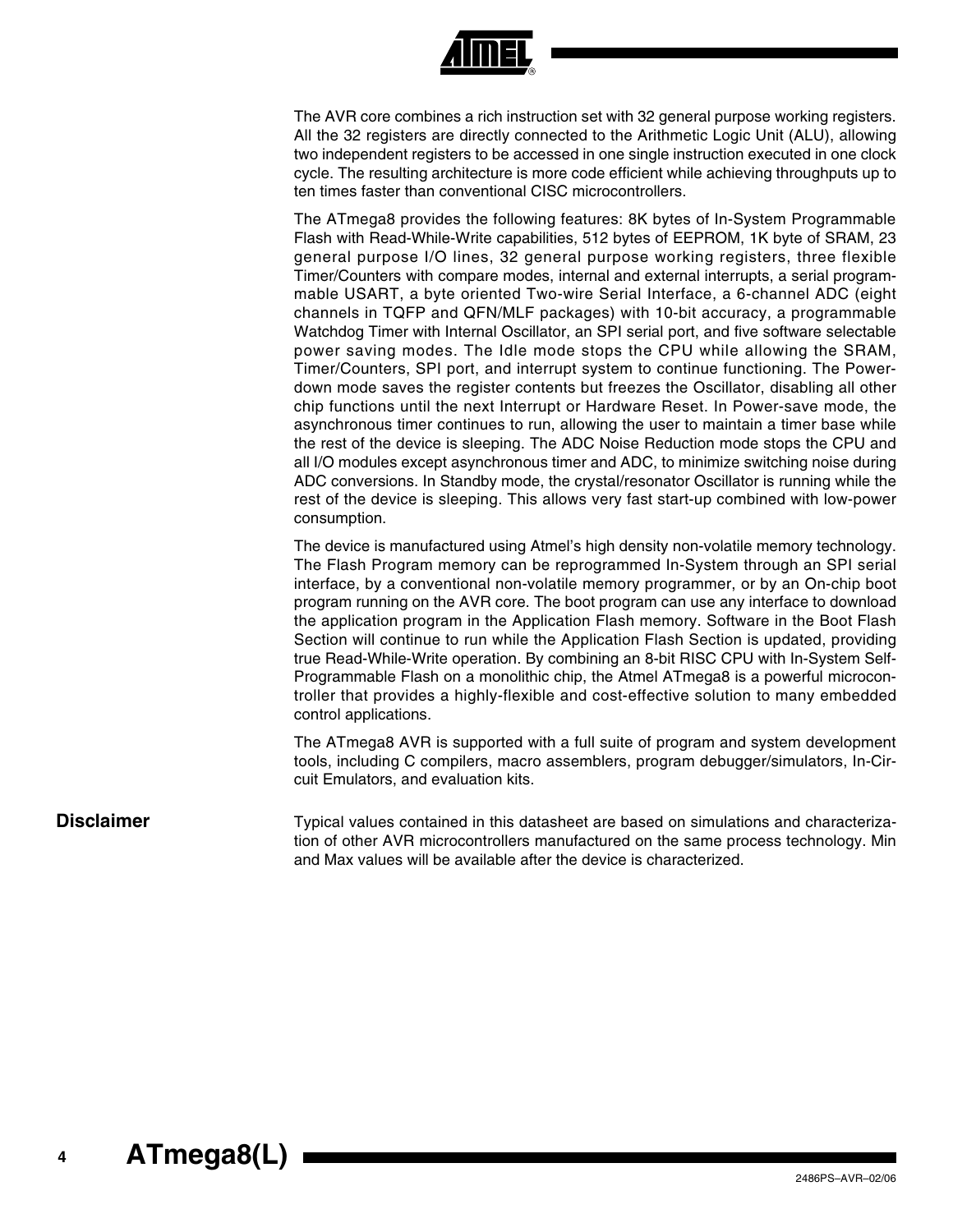<span id="page-4-0"></span>

| <b>Pin Descriptions</b>                    |                                                                                                                                                                                                                                                                                                                                                                                                                                                       |
|--------------------------------------------|-------------------------------------------------------------------------------------------------------------------------------------------------------------------------------------------------------------------------------------------------------------------------------------------------------------------------------------------------------------------------------------------------------------------------------------------------------|
| <b>VCC</b>                                 | Digital supply voltage.                                                                                                                                                                                                                                                                                                                                                                                                                               |
| <b>GND</b>                                 | Ground.                                                                                                                                                                                                                                                                                                                                                                                                                                               |
| Port B (PB7PB0)<br>XTAL1/XTAL2/TOSC1/TOSC2 | Port B is an 8-bit bi-directional I/O port with internal pull-up resistors (selected for each<br>bit). The Port B output buffers have symmetrical drive characteristics with both high sink<br>and source capability. As inputs, Port B pins that are externally pulled low will source<br>current if the pull-up resistors are activated. The Port B pins are tri-stated when a reset<br>condition becomes active, even if the clock is not running. |
|                                            | Depending on the clock selection fuse settings, PB6 can be used as input to the invert-<br>ing Oscillator amplifier and input to the internal clock operating circuit.                                                                                                                                                                                                                                                                                |
|                                            | Depending on the clock selection fuse settings, PB7 can be used as output from the<br>inverting Oscillator amplifier.                                                                                                                                                                                                                                                                                                                                 |
|                                            | If the Internal Calibrated RC Oscillator is used as chip clock source, PB76 is used as<br>TOSC21 input for the Asynchronous Timer/Counter2 if the AS2 bit in ASSR is set.                                                                                                                                                                                                                                                                             |
|                                            | The various special features of Port B are elaborated in "Alternate Functions of Port B"<br>on page 56 and "System Clock and Clock Options" on page 23.                                                                                                                                                                                                                                                                                               |
| Port C (PC5PC0)                            | Port C is an 7-bit bi-directional I/O port with internal pull-up resistors (selected for each<br>bit). The Port C output buffers have symmetrical drive characteristics with both high sink<br>and source capability. As inputs, Port C pins that are externally pulled low will source<br>current if the pull-up resistors are activated. The Port C pins are tri-stated when a reset<br>condition becomes active, even if the clock is not running. |
| <b>PC6/RESET</b>                           | If the RSTDISBL Fuse is programmed, PC6 is used as an I/O pin. Note that the electri-<br>cal characteristics of PC6 differ from those of the other pins of Port C.                                                                                                                                                                                                                                                                                    |
|                                            | If the RSTDISBL Fuse is unprogrammed, PC6 is used as a Reset input. A low level on<br>this pin for longer than the minimum pulse length will generate a Reset, even if the clock<br>is not running. The minimum pulse length is given in Table 15 on page 36. Shorter<br>pulses are not guaranteed to generate a Reset.                                                                                                                               |
|                                            | The various special features of Port C are elaborated on page 59.                                                                                                                                                                                                                                                                                                                                                                                     |
| Port D (PD7PD0)                            | Port D is an 8-bit bi-directional I/O port with internal pull-up resistors (selected for each<br>bit). The Port D output buffers have symmetrical drive characteristics with both high sink<br>and source capability. As inputs, Port D pins that are externally pulled low will source<br>current if the pull-up resistors are activated. The Port D pins are tri-stated when a reset<br>condition becomes active, even if the clock is not running. |
|                                            | Port D also serves the functions of various special features of the ATmega8 as listed on<br>page 61.                                                                                                                                                                                                                                                                                                                                                  |
| <b>RESET</b>                               | Reset input. A low level on this pin for longer than the minimum pulse length will gener-<br>ate a reset, even if the clock is not running. The minimum pulse length is given in Table<br>15 on page 36. Shorter pulses are not guaranteed to generate a reset.                                                                                                                                                                                       |

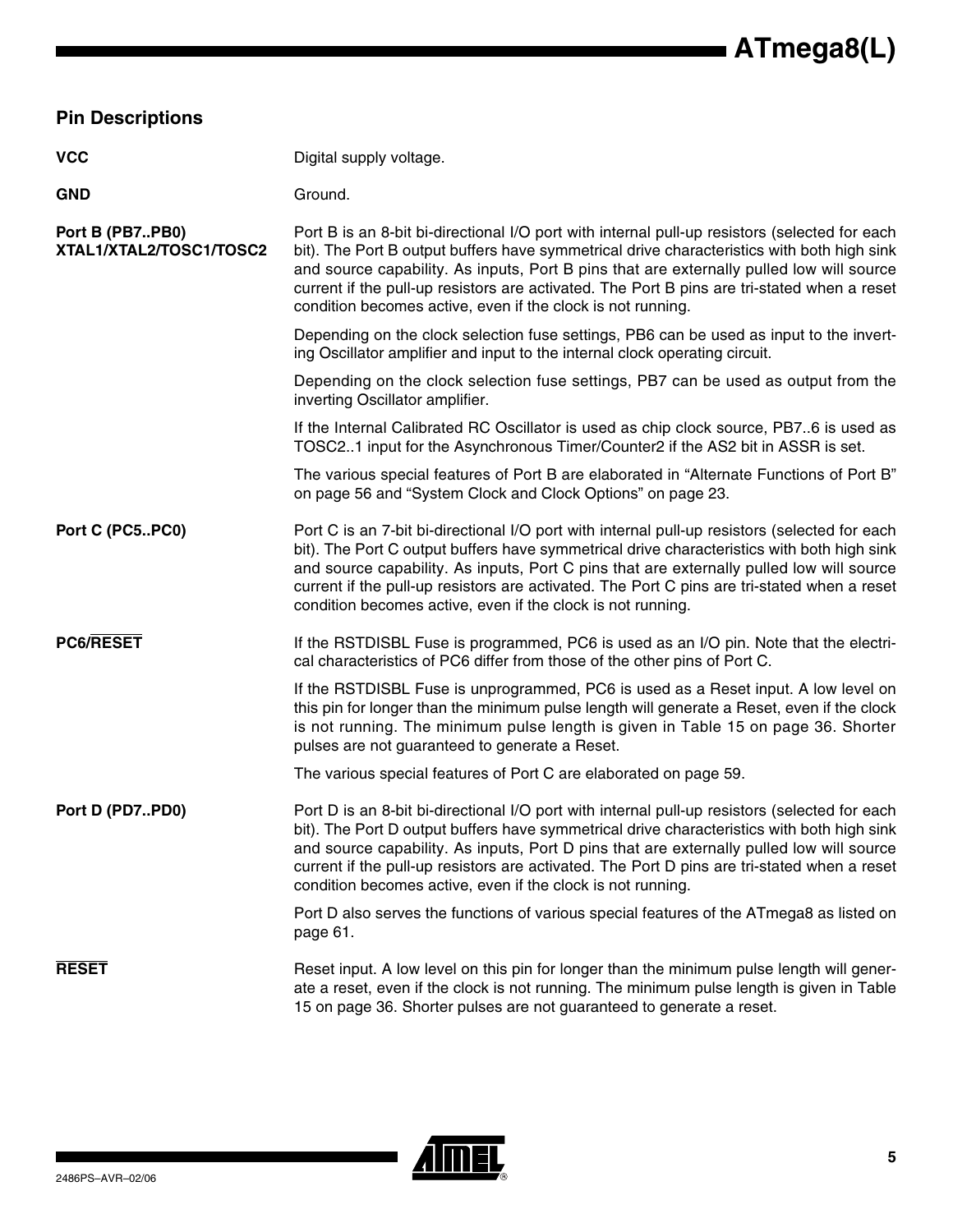

<span id="page-5-0"></span>

| $AV_{CC}$                                | $AV_{CC}$ is the supply voltage pin for the A/D Converter, Port C (30), and ADC (76). It<br>should be externally connected to $V_{CC}$ , even if the ADC is not used. If the ADC is used,<br>it should be connected to $V_{CC}$ through a low-pass filter. Note that Port C (54) use digital<br>supply voltage, $V_{CC}$ . |
|------------------------------------------|----------------------------------------------------------------------------------------------------------------------------------------------------------------------------------------------------------------------------------------------------------------------------------------------------------------------------|
| <b>AREF</b>                              | AREF is the analog reference pin for the A/D Converter.                                                                                                                                                                                                                                                                    |
| ADC76 (TQFP and QFN/MLF<br>Package Only) | In the TQFP and QFN/MLF package, ADC76 serve as analog inputs to the A/D con-<br>verter. These pins are powered from the analog supply and serve as 10-bit ADC<br>channels.                                                                                                                                                |
| <b>Resources</b>                         | A comprehensive set of development tools, application notes and datasheets are avail-<br>able for download on http://www.atmel.com/avr.                                                                                                                                                                                    |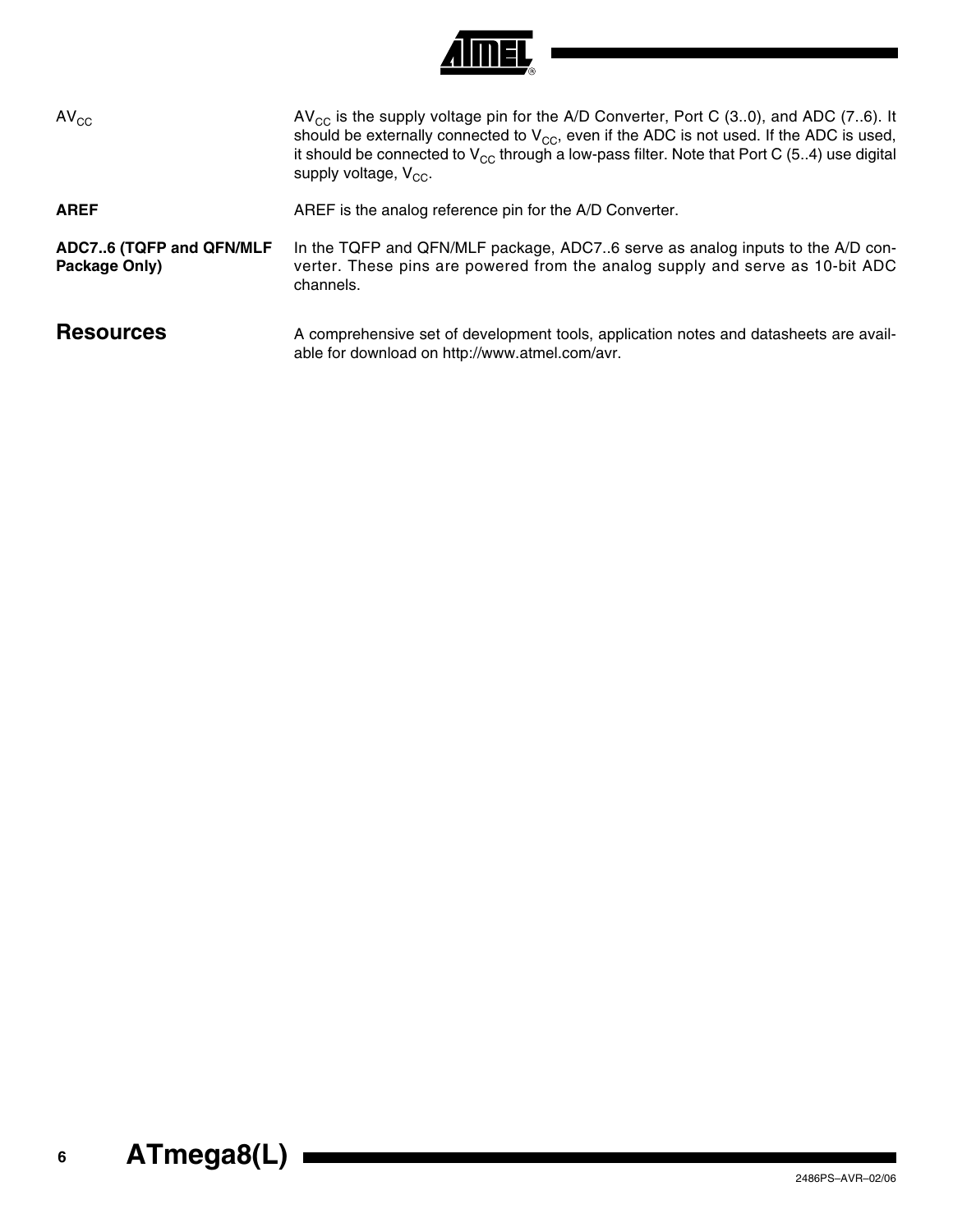# **Register Summary**

| <b>Address</b>                     | Name                         | Bit 7                        | Bit 6                                | Bit 5                                 | Bit 4                                                                                                       | Bit 3                                  | Bit 2                                 | Bit 1                    | Bit 0                                  | Page                |
|------------------------------------|------------------------------|------------------------------|--------------------------------------|---------------------------------------|-------------------------------------------------------------------------------------------------------------|----------------------------------------|---------------------------------------|--------------------------|----------------------------------------|---------------------|
| 0x3F (0x5F)                        | <b>SREG</b>                  | $\mathbf{I}$                 | T.                                   | H                                     | S                                                                                                           | V                                      | N                                     | Z                        | C                                      | 9                   |
| 0x3E (0x5E)                        | SPH                          | $\qquad \qquad -$            | $\overline{\phantom{a}}$             | $\qquad \qquad -$                     |                                                                                                             | $\overline{\phantom{0}}$               | SP10                                  | SP <sub>9</sub>          | SP <sub>8</sub>                        | 11                  |
| 0x3D (0x5D)                        | SPL                          | SP7                          | SP <sub>6</sub>                      | SP <sub>5</sub>                       | SP <sub>4</sub>                                                                                             | SP <sub>3</sub>                        | SP <sub>2</sub>                       | SP <sub>1</sub>          | SP <sub>0</sub>                        | 11                  |
| 0x3C (0x5C)                        | Reserved                     |                              |                                      |                                       |                                                                                                             |                                        |                                       |                          |                                        |                     |
| 0x3B (0x5B)                        | <b>GICR</b>                  | INT <sub>1</sub>             | <b>INTO</b>                          |                                       |                                                                                                             |                                        |                                       | <b>IVSEL</b>             | <b>IVCE</b>                            | 47, 65              |
| 0x3A (0x5A)                        | <b>GIFR</b>                  | INTF1                        | INTF <sub>0</sub>                    | $\overline{\phantom{a}}$              | $\overline{\phantom{m}}$                                                                                    | $\overline{\phantom{a}}$               | $\overline{\phantom{m}}$              | $\overline{\phantom{m}}$ | $\overline{\phantom{a}}$               | 66                  |
| 0x39 (0x59)                        | <b>TIMSK</b>                 | OCIE2                        | TOIE <sub>2</sub>                    | TICIE1                                | OCIE1A                                                                                                      | OCIE1B                                 | TOIE1                                 | $\equiv$                 | TOIE0                                  | 70, 100, 120        |
| 0x38 (0x58)<br>0x37 (0x57)         | <b>TIFR</b><br><b>SPMCR</b>  | OCF <sub>2</sub><br>SPMIE    | TOV <sub>2</sub><br><b>RWWSB</b>     | ICF1<br>$\overline{\phantom{a}}$      | OCF1A<br><b>RWWSRE</b>                                                                                      | OCF1B<br><b>BLBSET</b>                 | TOV <sub>1</sub><br><b>PGWRT</b>      | <b>PGERS</b>             | TOV <sub>0</sub><br><b>SPMEN</b>       | 71, 101, 120<br>211 |
| 0x36 (0x56)                        | <b>TWCR</b>                  | <b>TWINT</b>                 | <b>TWEA</b>                          | <b>TWSTA</b>                          | <b>TWSTO</b>                                                                                                | TWWC                                   | <b>TWEN</b>                           |                          | <b>TWIE</b>                            | 169                 |
| 0x35 (0x55)                        | <b>MCUCR</b>                 | SE                           | SM <sub>2</sub>                      | SM <sub>1</sub>                       | SM0                                                                                                         | ISC11                                  | <b>ISC10</b>                          | ISC01                    | ISC00                                  | 31,64               |
| 0x34 (0x54)                        | <b>MCUCSR</b>                | $\overline{\phantom{m}}$     | $\overline{\phantom{m}}$             | $\overline{\phantom{m}}$              |                                                                                                             | <b>WDRF</b>                            | <b>BORF</b>                           | <b>EXTRF</b>             | <b>PORF</b>                            | 39                  |
| 0x33 (0x53)                        | TCCR <sub>0</sub>            | $\equiv$                     | $\equiv$                             | $\equiv$                              | $\overline{\phantom{a}}$                                                                                    | $\overline{\phantom{0}}$               | <b>CS02</b>                           | <b>CS01</b>              | CS00                                   | 70                  |
| 0x32 (0x52)                        | TCNT <sub>0</sub>            |                              |                                      |                                       |                                                                                                             | Timer/Counter0 (8 Bits)                |                                       |                          |                                        | 70                  |
| 0x31 (0x51)                        | OSCCAL                       |                              |                                      |                                       |                                                                                                             | <b>Oscillator Calibration Register</b> |                                       |                          |                                        | 29                  |
| 0x30 (0x50)                        | <b>SFIOR</b>                 | $\overline{\phantom{a}}$     | $\overline{\phantom{a}}$             | $\overline{\phantom{0}}$              |                                                                                                             | <b>ACME</b>                            | <b>PUD</b>                            | PSR <sub>2</sub>         | PSR <sub>10</sub>                      | 56, 73, 121, 191    |
| 0x2F (0x4F)                        | TCCR1A                       | COM1A1                       | COM1A0                               | COM1B1                                | COM1B0                                                                                                      | FOC1A                                  | FOC1B                                 | WGM11                    | WGM10                                  | 95                  |
| 0x2E (0x4E)                        | TCCR1B                       | ICNC1                        | ICES1                                | $\overline{\phantom{a}}$              | WGM13                                                                                                       | WGM12                                  | <b>CS12</b>                           | <b>CS11</b>              | <b>CS10</b>                            | 98                  |
| 0x2D (0x4D)                        | TCNT1H                       |                              |                                      |                                       | Timer/Counter1 - Counter Register High byte                                                                 |                                        |                                       |                          |                                        | 99                  |
| 0x2C (0x4C)                        | TCNT1L                       |                              |                                      |                                       | Timer/Counter1 - Counter Register Low byte                                                                  |                                        |                                       |                          |                                        | 99                  |
| 0x2B (0x4B)<br>0x2A (0x4A)         | OCR1AH<br>OCR1AL             |                              |                                      |                                       | Timer/Counter1 - Output Compare Register A High byte<br>Timer/Counter1 - Output Compare Register A Low byte |                                        |                                       |                          |                                        | 99<br>99            |
| 0x29 (0x49)                        | OCR1BH                       |                              |                                      |                                       | Timer/Counter1 - Output Compare Register B High byte                                                        |                                        |                                       |                          |                                        | 99                  |
| 0x28 (0x48)                        | OCR1BL                       |                              |                                      |                                       | Timer/Counter1 - Output Compare Register B Low byte                                                         |                                        |                                       |                          |                                        | 99                  |
| 0x27 (0x47)                        | ICR1H                        |                              |                                      |                                       | Timer/Counter1 - Input Capture Register High byte                                                           |                                        |                                       |                          |                                        | 100                 |
| 0x26 (0x46)                        | ICR1L                        |                              |                                      |                                       | Timer/Counter1 - Input Capture Register Low byte                                                            |                                        |                                       |                          |                                        | 100                 |
| 0x25 (0x45)                        | TCCR <sub>2</sub>            | FOC <sub>2</sub>             | WGM20                                | COM21                                 | COM20                                                                                                       | <b>WGM21</b>                           | <b>CS22</b>                           | CS21                     | <b>CS20</b>                            | 115                 |
| 0x24 (0x44)                        | TCNT <sub>2</sub>            | Timer/Counter2 (8 Bits)      |                                      |                                       |                                                                                                             |                                        |                                       | 117                      |                                        |                     |
| 0x23 (0x43)                        | OCR <sub>2</sub>             |                              |                                      |                                       | Timer/Counter2 Output Compare Register                                                                      |                                        |                                       |                          |                                        | 117                 |
| 0x22 (0x42)                        | <b>ASSR</b>                  | $\overline{\phantom{a}}$     | $\overline{\phantom{m}}$             | $\qquad \qquad -$                     |                                                                                                             | AS <sub>2</sub>                        | TCN2UB                                | OCR2UB                   | TCR2UB                                 | 117                 |
| 0x21 (0x41)                        | <b>WDTCR</b>                 | $\overline{\phantom{a}}$     | $\overline{\phantom{m}}$<br>$\equiv$ | $\overline{\phantom{0}}$<br>$\equiv$  | <b>WDCE</b><br>$\equiv$                                                                                     | <b>WDE</b>                             | WDP2                                  | WDP1                     | WDP0                                   | 41                  |
| $0x20^{(1)}$ (0x40) <sup>(1)</sup> | <b>UBRRH</b><br><b>UCSRC</b> | <b>URSEL</b><br><b>URSEL</b> | <b>UMSEL</b>                         | UPM1                                  | UPM <sub>0</sub>                                                                                            | <b>USBS</b>                            | UCSZ1                                 | UBRR[11:8]<br>UCSZ0      | <b>UCPOL</b>                           | 156<br>154          |
| 0x1F(0x3F)                         | EEARH                        |                              |                                      |                                       |                                                                                                             |                                        |                                       |                          | EEAR8                                  | 18                  |
| 0x1E (0x3E)                        | EEARL                        | EEAR7                        | EEAR6                                | EEAR5                                 | EEAR4                                                                                                       | EEAR3                                  | EEAR2                                 | EEAR1                    | EEAR0                                  | 18                  |
| 0x1D (0x3D)                        | EEDR                         |                              |                                      |                                       |                                                                                                             | <b>EEPROM Data Register</b>            |                                       |                          |                                        | 18                  |
| 0x1C (0x3C)                        | <b>EECR</b>                  | $\overline{\phantom{a}}$     | $\equiv$                             | $\qquad \qquad -$                     | $\frac{1}{2}$                                                                                               | EERIE                                  | EEMWE                                 | EEWE                     | EERE                                   | 18                  |
| 0x1B (0x3B)                        | Reserved                     |                              |                                      |                                       |                                                                                                             |                                        |                                       |                          |                                        |                     |
| 0x1A (0x3A)                        | Reserved                     |                              |                                      |                                       |                                                                                                             |                                        |                                       |                          |                                        |                     |
| 0x19 (0x39)                        | Reserved                     |                              |                                      |                                       |                                                                                                             |                                        |                                       |                          |                                        |                     |
| 0x18 (0x38)<br>0x17 (0x37)         | <b>PORTB</b>                 | PORTB7                       | PORTB6                               | PORTB5                                | PORTB4<br>DDB4                                                                                              | PORTB3                                 | PORTB <sub>2</sub>                    | PORTB1<br>DDB1           | PORTB0                                 | 63<br>63            |
| 0x16 (0x36)                        | <b>DDRB</b><br><b>PINB</b>   | DDB7<br>PINB7                | DDB6<br>PINB <sub>6</sub>            | DDB <sub>5</sub><br>PINB <sub>5</sub> | PINB4                                                                                                       | DDB3<br>PINB <sub>3</sub>              | DDB <sub>2</sub><br>PINB <sub>2</sub> | PINB1                    | DDB <sub>0</sub><br>PINB <sub>0</sub>  | 63                  |
| 0x15 (0x35)                        | <b>PORTC</b>                 | $\overline{\phantom{0}}$     | PORTC6                               | PORTC5                                | PORTC4                                                                                                      | PORTC3                                 | PORTC2                                | PORTC1                   | PORTC0                                 | 63                  |
| 0x14 (0x34)                        | <b>DDRC</b>                  | $\overline{\phantom{a}}$     | DDC6                                 | DDC5                                  | DDC4                                                                                                        | DDC3                                   | DDC <sub>2</sub>                      | DDC1                     | DDC <sub>0</sub>                       | 63                  |
| 0x13 (0x33)                        | PINC                         |                              | PINC6                                | PINC5                                 | PINC4                                                                                                       | PINC3                                  | PINC2                                 | PINC1                    | <b>PINCO</b>                           | 63                  |
| 0x12 (0x32)                        | <b>PORTD</b>                 | PORTD7                       | PORTD6                               | PORTD5                                | PORTD4                                                                                                      | PORTD <sub>3</sub>                     | PORTD <sub>2</sub>                    | PORTD1                   | PORTD0                                 | 63                  |
| 0x11 (0x31)                        | <b>DDRD</b>                  | DDD7                         | DDD6                                 | DDD <sub>5</sub>                      | DDD4                                                                                                        | DDD3                                   | DDD <sub>2</sub>                      | DDD1                     | DDD <sub>0</sub>                       | 63                  |
| 0x10 (0x30)                        | <b>PIND</b>                  | PIND7                        | PIND <sub>6</sub>                    | PIND <sub>5</sub>                     | PIND4                                                                                                       | PIND <sub>3</sub>                      | PIND <sub>2</sub>                     | PIND <sub>1</sub>        | PIND <sub>0</sub>                      | 63                  |
| 0x0F (0x2F)                        | SPDR                         |                              |                                      |                                       |                                                                                                             | SPI Data Register                      |                                       |                          |                                        | 129                 |
| 0x0E(0x2E)                         | <b>SPSR</b>                  | <b>SPIF</b>                  | <b>WCOL</b><br>SPE                   | $\overline{\phantom{a}}$              |                                                                                                             | CPOL                                   | CPHA                                  | SPR1                     | SPI <sub>2</sub> X<br>SPR <sub>0</sub> | 129                 |
| 0x0D(0x2D)<br>0x0C(0x2C)           | <b>SPCR</b><br><b>UDR</b>    | SPIE                         |                                      | <b>DORD</b>                           | <b>MSTR</b>                                                                                                 | USART I/O Data Register                |                                       |                          |                                        | 127<br>151          |
| 0x0B(0x2B)                         | <b>UCSRA</b>                 | <b>RXC</b>                   | <b>TXC</b>                           | <b>UDRE</b>                           | FE.                                                                                                         | <b>DOR</b>                             | PE                                    | U <sub>2</sub> X         | <b>MPCM</b>                            | 152                 |
| 0x0A (0x2A)                        | <b>UCSRB</b>                 | <b>RXCIE</b>                 | <b>TXCIE</b>                         | <b>UDRIE</b>                          | <b>RXEN</b>                                                                                                 | <b>TXEN</b>                            | UCSZ2                                 | RXB8                     | TXB8                                   | 153                 |
| 0x09 (0x29)                        | <b>UBRRL</b>                 |                              |                                      |                                       | USART Baud Rate Register Low byte                                                                           |                                        |                                       |                          |                                        | 156                 |
| 0x08 (0x28)                        | <b>ACSR</b>                  | <b>ACD</b>                   | <b>ACBG</b>                          | <b>ACO</b>                            | ACI                                                                                                         | <b>ACIE</b>                            | <b>ACIC</b>                           | ACIS1                    | ACIS <sub>0</sub>                      | 192                 |
| 0x07 (0x27)                        | <b>ADMUX</b>                 | REFS1                        | REFS0                                | <b>ADLAR</b>                          | $\overline{\phantom{a}}$                                                                                    | MUX3                                   | MUX2                                  | MUX1                     | MUX0                                   | 203                 |
| 0x06 (0x26)                        | <b>ADCSRA</b>                | <b>ADEN</b>                  | <b>ADSC</b>                          | <b>ADFR</b>                           | ADIF                                                                                                        | ADIE                                   | ADPS2                                 | ADPS1                    | ADPS0                                  | 205                 |
| 0x05 (0x25)                        | <b>ADCH</b>                  |                              |                                      |                                       |                                                                                                             | ADC Data Register High byte            |                                       |                          |                                        | 206                 |
| 0x04 (0x24)                        | <b>ADCL</b>                  |                              |                                      |                                       |                                                                                                             | ADC Data Register Low byte             |                                       |                          |                                        | 206                 |
| 0x03 (0x23)<br>0x02 (0x22)         | TWDR<br><b>TWAR</b>          | TWA6                         | TWA5                                 | TWA4                                  | Two-wire Serial Interface Data Register<br>TWA3                                                             | TWA2                                   | TWA1                                  | TWA0                     | <b>TWGCE</b>                           | 171<br>171          |
|                                    |                              |                              |                                      |                                       |                                                                                                             |                                        |                                       |                          |                                        |                     |

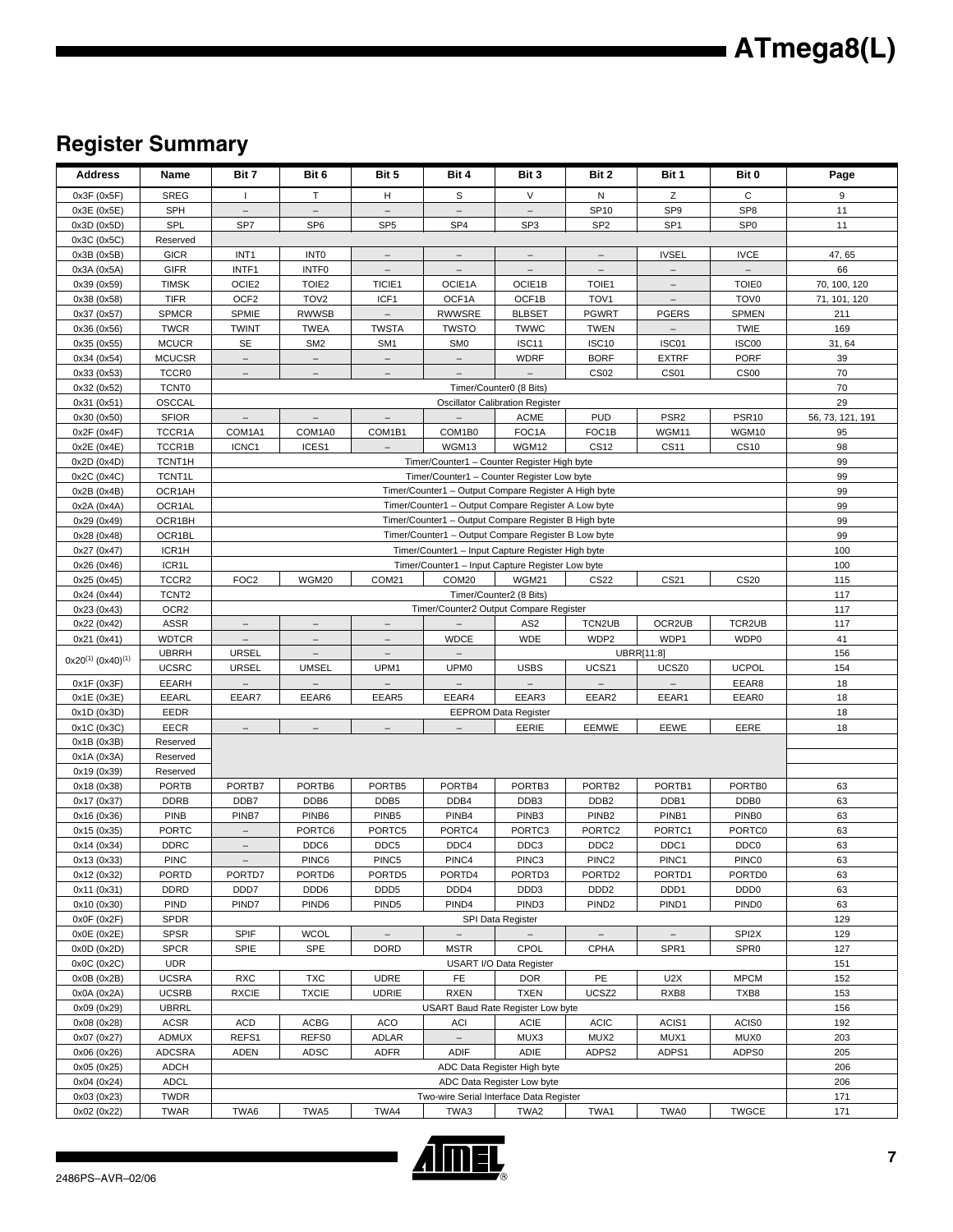

# **Register Summary (Continued)**

| <b>Address</b> | Name        | Bit 7                                       | Bit 6 | Bit 5 | Bit 4 | Bit 3 | Bit 2                    | Bit   | Bit 0 | Page |
|----------------|-------------|---------------------------------------------|-------|-------|-------|-------|--------------------------|-------|-------|------|
| 0x01 (0x21)    | <b>TWSR</b> | TWS7                                        | TWS6  | TWS5  | TWS4  | TWS3  | $\overline{\phantom{0}}$ | TWPS1 | TWPS0 | 474  |
| 0x00 (0x20)    | <b>TWBR</b> | Two-wire Serial Interface Bit Rate Register |       |       |       |       |                          |       | 169   |      |

Notes: 1. Refer to the USART description for details on how to access UBRRH and UCSRC.

2. For compatibility with future devices, reserved bits should be written to zero if accessed. Reserved I/O memory addresses should never be written.

3. Some of the Status Flags are cleared by writing a logical one to them. Note that the CBI and SBI instructions will operate on all bits in the I/O Register, writing a one back into any flag read as set, thus clearing the flag. The CBI and SBI instructions work with registers 0x00 to 0x1F only.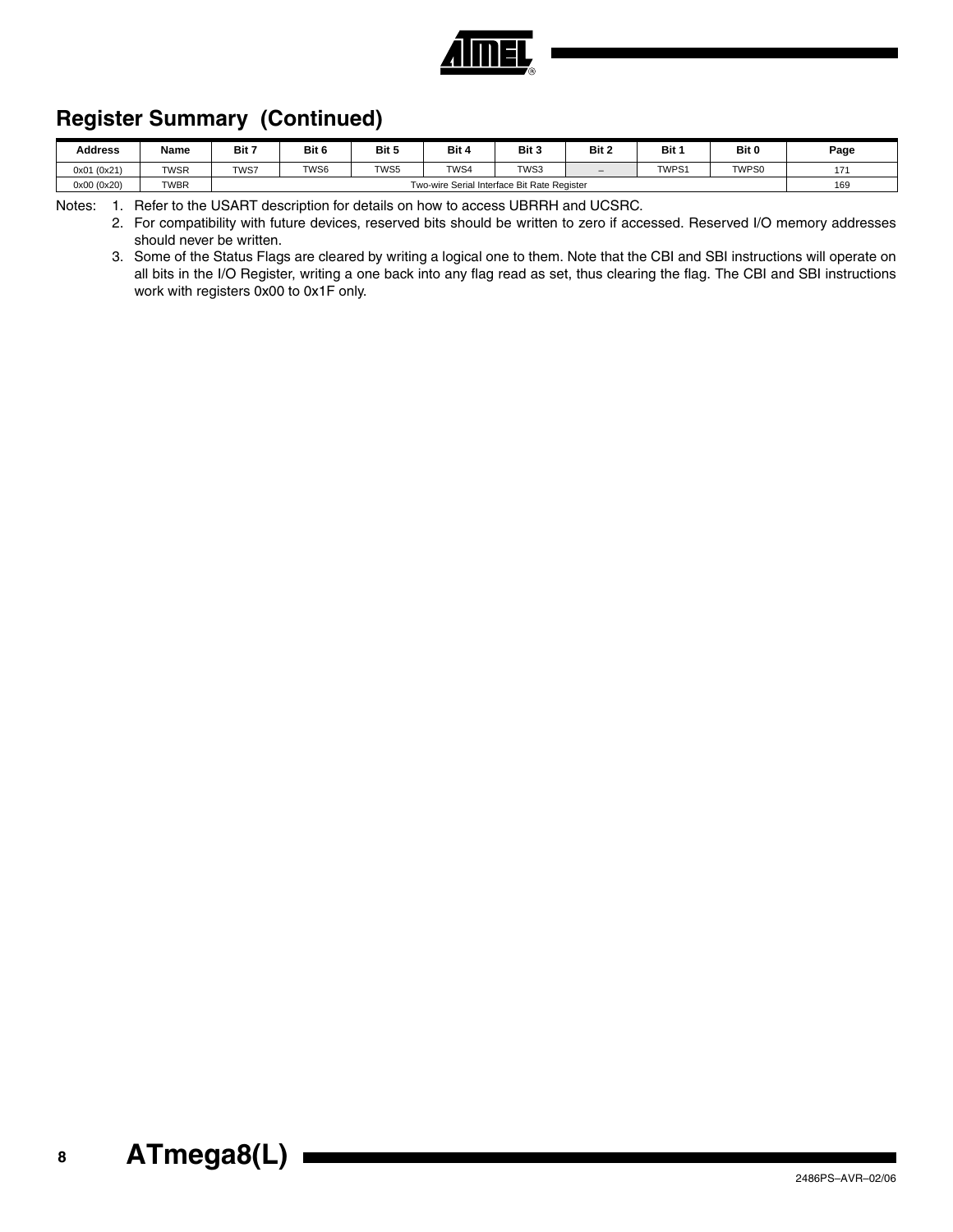# **Instruction Set Summary**

| <b>Mnemonics</b>                            | Operands                          | <b>Description</b>                       | Operation                                             | <b>Flags</b>  | #Clocks                 |
|---------------------------------------------|-----------------------------------|------------------------------------------|-------------------------------------------------------|---------------|-------------------------|
|                                             | ARITHMETIC AND LOGIC INSTRUCTIONS |                                          |                                                       |               |                         |
| ADD                                         | Rd, Rr                            | Add two Registers                        | $Rd \leftarrow Rd + Rr$                               | Z, C, N, V, H | $\mathbf{1}$            |
| <b>ADC</b>                                  | Rd, Rr                            | Add with Carry two Registers             | $Rd \leftarrow Rd + Rr + C$                           | Z, C, N, V, H | $\mathbf{1}$            |
| ADIW                                        | Rdl,K                             | Add Immediate to Word                    | Rdh:Rdl ← Rdh:Rdl + K                                 | Z, C, N, V, S | $\overline{c}$          |
| <b>SUB</b>                                  | Rd, Rr                            | Subtract two Registers                   | $Rd \leftarrow Rd$ - $Rr$                             | Z, C, N, V, H | $\mathbf{1}$            |
| <b>SUBI</b>                                 | Rd, K                             | Subtract Constant from Register          | $Rd \leftarrow Rd - K$                                | Z, C, N, V, H | $\mathbf{1}$            |
| <b>SBC</b>                                  | Rd, Rr                            | Subtract with Carry two Registers        | $Rd \leftarrow Rd - Rr - C$                           | Z, C, N, V, H | $\mathbf{1}$            |
| <b>SBCI</b>                                 | Rd, K                             | Subtract with Carry Constant from Reg.   | $Rd \leftarrow Rd - K - C$                            | Z, C, N, V, H | $\mathbf{1}$            |
| <b>SBIW</b>                                 | Rdl,K                             | Subtract Immediate from Word             | Rdh:Rdl ← Rdh:Rdl - K                                 | Z, C, N, V, S | $\overline{2}$          |
| <b>AND</b>                                  | Rd, Rr                            | <b>Logical AND Registers</b>             | $Rd \leftarrow Rd \bullet Rr$                         | Z, N, V       | $\mathbf{1}$            |
| <b>ANDI</b>                                 | Rd, K                             | Logical AND Register and Constant        | $Rd \leftarrow Rd \bullet K$                          | Z, N, V       | $\mathbf{1}$            |
| <b>OR</b>                                   | Rd, Rr                            | Logical OR Registers                     | $Rd \leftarrow Rd$ v $Rr$                             | Z, N, V       | $\mathbf{1}$            |
| ORI                                         | Rd, K                             | Logical OR Register and Constant         | $Rd \leftarrow Rd \vee K$                             | Z, N, V       | $\mathbf{1}$            |
| <b>EOR</b>                                  | Rd, Rr                            | <b>Exclusive OR Registers</b>            | $Rd \leftarrow Rd \oplus Rr$                          | Z, N, V       | $\mathbf{1}$            |
| COM                                         | Rd                                | One's Complement                         | $Rd \leftarrow 0xFF - Rd$                             | Z, C, N, V    | $\mathbf{1}$            |
| <b>NEG</b>                                  | Rd                                | Two's Complement                         | $Rd \leftarrow 0x00 - Rd$                             | Z, C, N, V, H | $\mathbf{1}$            |
| <b>SBR</b>                                  | Rd,K                              | Set Bit(s) in Register                   | $Rd \leftarrow Rd \vee K$                             | Z, N, V       | $\mathbf{1}$            |
| <b>CBR</b>                                  | Rd, K                             | Clear Bit(s) in Register                 | $Rd \leftarrow Rd \bullet (0xFF - K)$                 | Z, N, V       | $\mathbf{1}$            |
| <b>INC</b>                                  | Rd                                | Increment                                | $Rd \leftarrow Rd + 1$                                | Z, N, V       | $\mathbf{1}$            |
| DEC                                         | Rd                                | Decrement                                | $Rd \leftarrow Rd - 1$                                | Z, N, V       | $\mathbf{1}$            |
| <b>TST</b>                                  | Rd                                | Test for Zero or Minus                   | $Rd \leftarrow Rd \bullet Rd$                         | Z, N, V       | $\mathbf{1}$            |
| <b>CLR</b>                                  | Rd                                | Clear Register                           | $Rd \leftarrow Rd \oplus Rd$                          | Z, N, V       | $\mathbf{1}$            |
| <b>SER</b>                                  | Rd                                | Set Register                             | $Rd \leftarrow 0xFF$                                  | None          | $\mathbf{1}$            |
| MUL                                         | Rd, Rr                            | <b>Multiply Unsigned</b>                 | $R1:R0 \leftarrow Rd \times Rr$                       | Z, C          | $\overline{2}$          |
| <b>MULS</b>                                 | Rd, Rr                            | <b>Multiply Signed</b>                   | $R1:R0 \leftarrow Rd \times Rr$                       | Z,C           | $\overline{2}$          |
| <b>MULSU</b>                                | Rd, Rr                            | Multiply Signed with Unsigned            | $R1:R0 \leftarrow Rd \times Rr$                       | Z, C          | $\overline{2}$          |
| <b>FMUL</b>                                 | Rd, Rr                            | Fractional Multiply Unsigned             | $R1:R0 \leftarrow (Rd \times Rr) \leq 1$              | Z,C           | $\overline{2}$          |
| <b>FMULS</b>                                | Rd, Rr                            | <b>Fractional Multiply Signed</b>        | $R1:R0 \leftarrow (Rd \times Rr) \leq 1$              | Z, C          | $\overline{\mathbf{c}}$ |
| <b>FMULSU</b><br><b>BRANCH INSTRUCTIONS</b> | Rd, Rr                            | Fractional Multiply Signed with Unsigned | $R1:R0 \leftarrow (Rd \times Rr) \leq 1$              | Z, C          | $\overline{2}$          |
| <b>RJMP</b>                                 | k                                 | Relative Jump                            | $PC \leftarrow PC + k + 1$                            |               | $\overline{\mathbf{c}}$ |
| <b>IJMP</b>                                 |                                   | Indirect Jump to (Z)                     | $PC \leftarrow Z$                                     | None<br>None  | $\overline{2}$          |
| <b>RCALL</b>                                | k                                 | Relative Subroutine Call                 | $PC \leftarrow PC + k + 1$                            | None          | 3                       |
| <b>ICALL</b>                                |                                   | Indirect Call to (Z)                     | $PC \leftarrow Z$                                     | None          | 3                       |
| RET                                         |                                   | Subroutine Return                        | $PC \leftarrow$ STACK                                 | None          | 4                       |
| RETI                                        |                                   | Interrupt Return                         | $PC \leftarrow$ STACK                                 |               | $\overline{4}$          |
| CPSE                                        | Rd, Rr                            | Compare, Skip if Equal                   | if (Rd = Rr) PC $\leftarrow$ PC + 2 or 3              | None          | 1/2/3                   |
| СP                                          | Rd, Rr                            | Compare                                  | $Rd - Rr$                                             | Z, N, V, C, H | 1                       |
| CPC                                         | Rd, Rr                            | Compare with Carry                       | $Rd - Rr - C$                                         | Z, N, V, C, H | $\mathbf{1}$            |
| CPI                                         | Rd,K                              | Compare Register with Immediate          | $Rd - K$                                              | Z, N, V, C, H | $\mathbf{1}$            |
| <b>SBRC</b>                                 | Rr, b                             | Skip if Bit in Register Cleared          | if $(Rr(b)=0) PC \leftarrow PC + 2$ or 3              | None          | 1/2/3                   |
| <b>SBRS</b>                                 | Rr, b                             | Skip if Bit in Register is Set           | if $(Rr(b)=1) PC \leftarrow PC + 2$ or 3              | None          | 1/2/3                   |
| <b>SBIC</b>                                 | P, b                              | Skip if Bit in I/O Register Cleared      | if $(P(b)=0) PC \leftarrow PC + 2$ or 3               | None          | 1/2/3                   |
| <b>SBIS</b>                                 | P, b                              | Skip if Bit in I/O Register is Set       | if $(P(b)=1) PC \leftarrow PC + 2$ or 3               | None          | 1/2/3                   |
| <b>BRBS</b>                                 | s, k                              | Branch if Status Flag Set                | if $(SREG(s) = 1)$ then $PC \leftarrow PC + k + 1$    | None          | 1/2                     |
| <b>BRBC</b>                                 | s, k                              | Branch if Status Flag Cleared            | if $(SREG(s) = 0)$ then $PC \leftarrow PC + k + 1$    | None          | $1/2$                   |
| <b>BREQ</b>                                 | k                                 | Branch if Equal                          | if $(Z = 1)$ then PC $\leftarrow$ PC + k + 1          | None          | 1/2                     |
| <b>BRNE</b>                                 | k                                 | Branch if Not Equal                      | if $(Z = 0)$ then $PC \leftarrow PC + k + 1$          | None          | 1/2                     |
| <b>BRCS</b>                                 | k                                 | Branch if Carry Set                      | if $(C = 1)$ then $PC \leftarrow PC + k + 1$          | None          | 1/2                     |
| <b>BRCC</b>                                 | k                                 | <b>Branch if Carry Cleared</b>           | if $(C = 0)$ then $PC \leftarrow PC + k + 1$          | None          | 1/2                     |
| <b>BRSH</b>                                 | k                                 | Branch if Same or Higher                 | if $(C = 0)$ then $PC \leftarrow PC + k + 1$          | None          | 1/2                     |
| <b>BRLO</b>                                 | k                                 | Branch if Lower                          | if $(C = 1)$ then $PC \leftarrow PC + k + 1$          | None          | 1/2                     |
| <b>BRMI</b>                                 | k                                 | <b>Branch if Minus</b>                   | if $(N = 1)$ then PC $\leftarrow$ PC + k + 1          | None          | 1/2                     |
| <b>BRPL</b>                                 | k                                 | Branch if Plus                           | if $(N = 0)$ then $PC \leftarrow PC + k + 1$          | None          | 1/2                     |
| <b>BRGE</b>                                 | k                                 | Branch if Greater or Equal, Signed       | if $(N \oplus V = 0)$ then $PC \leftarrow PC + k + 1$ | None          | 1/2                     |
| <b>BRLT</b>                                 | k                                 | Branch if Less Than Zero, Signed         | if $(N \oplus V = 1)$ then $PC \leftarrow PC + k + 1$ | None          | 1/2                     |
| <b>BRHS</b>                                 | k                                 | Branch if Half Carry Flag Set            | if $(H = 1)$ then PC $\leftarrow$ PC + k + 1          | None          | 1/2                     |
| <b>BRHC</b>                                 | k                                 | Branch if Half Carry Flag Cleared        | if $(H = 0)$ then $PC \leftarrow PC + k + 1$          | None          | 1/2                     |
| <b>BRTS</b>                                 | k                                 | Branch if T Flag Set                     | if $(T = 1)$ then PC $\leftarrow$ PC + k + 1          | None          | 1/2                     |
| <b>BRTC</b>                                 | k                                 | Branch if T Flag Cleared                 | if $(T = 0)$ then PC $\leftarrow$ PC + k + 1          | None          | 1/2                     |
| <b>BRVS</b>                                 | k                                 | Branch if Overflow Flag is Set           | if $(V = 1)$ then $PC \leftarrow PC + k + 1$          | None          | 1/2                     |
| <b>BRVC</b>                                 | $\mathbf k$                       | Branch if Overflow Flag is Cleared       | if (V = 0) then $PC \leftarrow PC + k + 1$            | None          | 1/2                     |
| <b>Mnemonics</b>                            | <b>Operands</b>                   | <b>Description</b>                       | Operation                                             | Flags         | #Clocks                 |

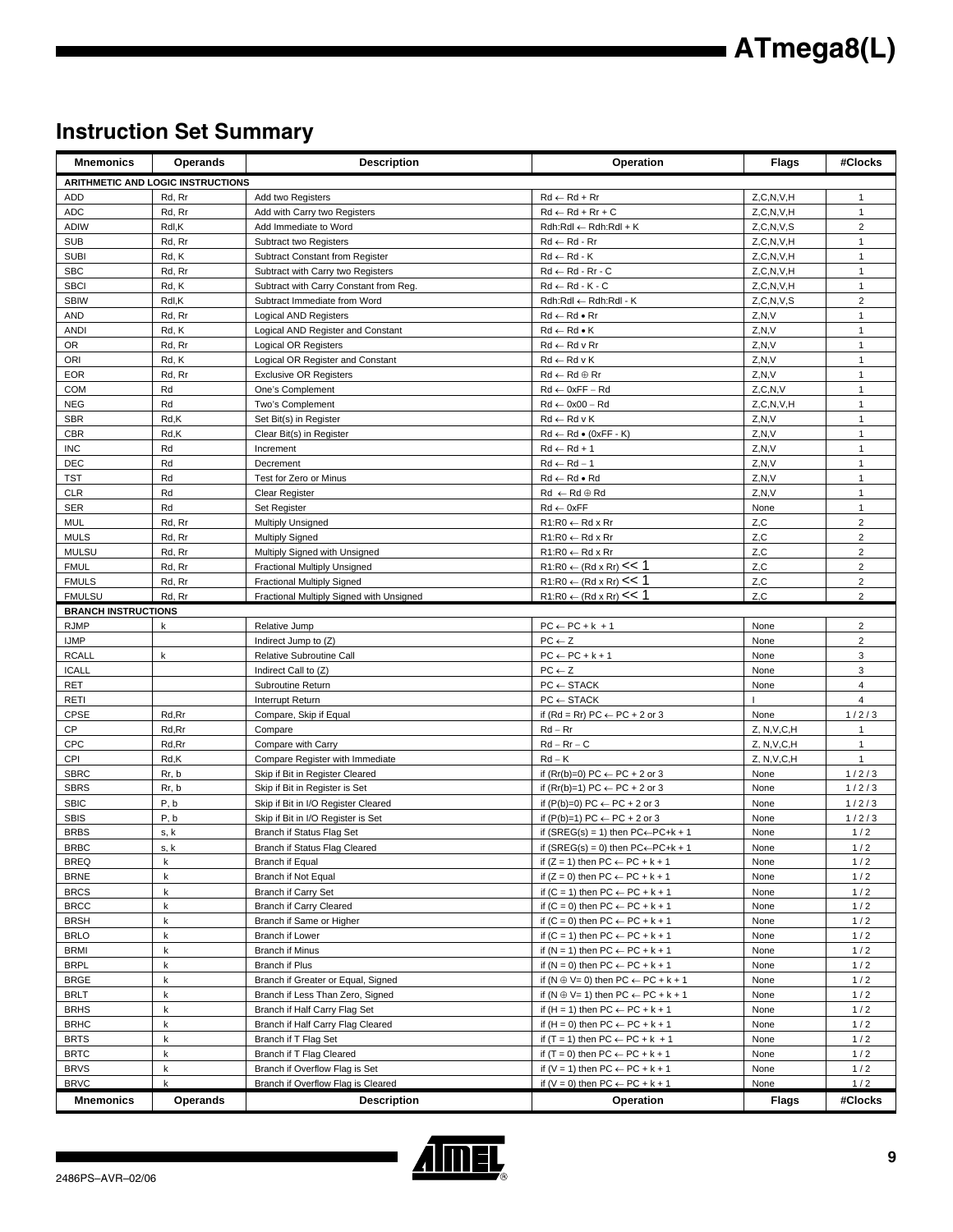

| <b>Mnemonics</b>                  | <b>Operands</b>    | <b>Description</b>                                        | Operation                                                                           | <b>Flags</b>   | #Clocks                          |
|-----------------------------------|--------------------|-----------------------------------------------------------|-------------------------------------------------------------------------------------|----------------|----------------------------------|
| <b>SET</b>                        |                    | Set T in SREG                                             | $T \leftarrow 1$                                                                    | $\mathsf{T}$   | $\mathbf{1}$                     |
| <b>CLV</b>                        |                    | Clear Twos Complement Overflow                            | $0 \rightarrow V$                                                                   | $\vee$         | $\mathbf{1}$                     |
| SEV                               |                    | Set Twos Complement Overflow.                             | $V \leftarrow 1$                                                                    | $\vee$         | $\mathbf{1}$                     |
| <b>CLS</b>                        |                    | Clear Signed Test Flag                                    | $S \leftarrow 0$                                                                    | S              | $\mathbf{1}$                     |
| SES                               |                    | Set Signed Test Flag                                      | $S \leftarrow 1$                                                                    | $\mathbb S$    | $\mathbf{1}$                     |
| <b>CLI</b>                        |                    | Global Interrupt Disable                                  | $I \leftarrow 0$                                                                    | $\overline{1}$ | $\mathbf{1}$                     |
| SEI                               |                    | Global Interrupt Enable                                   | $l \leftarrow 1$                                                                    | $\overline{1}$ | $\mathbf{1}$                     |
| CLZ                               |                    | Clear Zero Flag                                           | $Z \leftarrow 0$                                                                    | $\overline{z}$ | $\mathbf{1}$                     |
| SEZ                               |                    | Set Zero Flag                                             | $Z \leftarrow 1$                                                                    | $\mathsf Z$    | $\mathbf{1}$                     |
| <b>CLN</b>                        |                    | Clear Negative Flag                                       | $N \leftarrow 0$                                                                    | $\mathsf{N}$   | $\mathbf{1}$                     |
| <b>SEN</b>                        |                    | Set Negative Flag                                         | $N \leftarrow 1$                                                                    | ${\sf N}$      | $\mathbf{1}$                     |
| <b>CLC</b>                        |                    | Clear Carry                                               | $C \leftarrow 0$                                                                    | $\mathtt{C}$   | $\mathbf{1}$                     |
| <b>SEC</b>                        |                    | Set Carry                                                 | $C \leftarrow 1$                                                                    | $\mathsf C$    | $\mathbf{1}$                     |
| <b>BLD</b>                        | Rd, b              | Bit load from T to Register                               | $Rd(b) \leftarrow T$                                                                | None           | $\mathbf{1}$                     |
| <b>BST</b>                        | Rr, b              | Bit Store from Register to T                              | $T \leftarrow Rr(b)$                                                                | T              | $\mathbf{1}$                     |
| <b>BCLR</b>                       | s.                 | Flag Clear                                                | $SREG(s) \leftarrow 0$                                                              | SREG(s)        |                                  |
| <b>BSET</b>                       | s                  | Flag Set                                                  | $SREG(s) \leftarrow 1$                                                              | SREG(s)        | $\mathbf{1}$                     |
| <b>SWAP</b>                       | Rd                 | Swap Nibbles                                              | $Rd(30) \leftarrow Rd(74), Rd(74) \leftarrow Rd(30)$                                | None           | $\mathbf{1}$                     |
| ASR                               | Rd                 | Arithmetic Shift Right                                    | $Rd(n) \leftarrow Rd(n+1), n=06$                                                    | Z, C, N, V     | $\mathbf{1}$                     |
| <b>ROR</b>                        | Rd                 | Rotate Right Through Carry                                | $Rd(7) \leftarrow C, Rd(n) \leftarrow Rd(n+1), C \leftarrow Rd(0)$                  | Z, C, N, V     | $\mathbf{1}$                     |
| <b>ROL</b>                        | Rd                 | Rotate Left Through Carry                                 | $Rd(0) \leftarrow C, Rd(n+1) \leftarrow Rd(n), C \leftarrow Rd(7)$                  | Z, C, N, V     | $\mathbf{1}$                     |
| LSR                               | Rd                 | Logical Shift Right                                       | $Rd(n) \leftarrow Rd(n+1), Rd(7) \leftarrow 0$                                      | Z, C, N, V     | $\mathbf{1}$                     |
| LSL                               | Rd                 | Logical Shift Left                                        | $Rd(n+1) \leftarrow Rd(n), Rd(0) \leftarrow 0$                                      | Z, C, N, V     | $\mathbf{1}$                     |
| <b>CBI</b>                        | P,b                | Clear Bit in I/O Register                                 | $I/O(P,b) \leftarrow 0$                                                             | None           | $\overline{2}$                   |
| <b>SBI</b>                        | P,b                | Set Bit in I/O Register                                   | $I/O(P,b) \leftarrow 1$                                                             | None           | $\overline{2}$                   |
| BIT AND BIT-TEST INSTRUCTIONS     |                    |                                                           |                                                                                     |                |                                  |
| POP                               | Rd                 | Pop Register from Stack                                   | $Rd \leftarrow$ STACK                                                               | None           | $\overline{2}$                   |
| <b>PUSH</b>                       | Rr                 | Push Register on Stack                                    | $STACK \leftarrow Rr$                                                               | None           | $\overline{2}$                   |
| OUT                               | P, Rr              | Out Port                                                  | $P \leftarrow Rr$                                                                   | None           | $\mathbf{1}$                     |
| IN                                | Rd, P              | In Port                                                   | $Rd \leftarrow P$                                                                   | None           | $\mathbf{1}$                     |
| <b>SPM</b>                        |                    | Store Program Memory                                      | $(Z) \leftarrow R1:R0$                                                              | None           | $\blacksquare$                   |
| <b>LPM</b>                        | $Rd, Z+$           | Load Program Memory and Post-Inc                          | $Rd \leftarrow (Z), Z \leftarrow Z+1$                                               | None           | 3                                |
| LPM                               | Rd, Z              | Load Program Memory                                       | $Rd \leftarrow (Z)$                                                                 | None           | 3                                |
| LPM                               |                    | Load Program Memory                                       | $R0 \leftarrow (Z)$                                                                 | None           | 3                                |
| <b>STS</b>                        | k, Rr              | Store Direct to SRAM                                      | $(k) \leftarrow Rr$                                                                 | None           | $\overline{2}$                   |
| <b>STD</b>                        | Z+q,Rr             | Store Indirect with Displacement                          | $(Z + q) \leftarrow Rr$                                                             | None           | $\overline{2}$                   |
| <b>ST</b>                         | $-Z$ , $Rr$        | Store Indirect and Pre-Dec.                               | $Z \leftarrow Z - 1$ , $(Z) \leftarrow Rr$                                          | None           | 2                                |
| <b>ST</b>                         | $Z+$ , Rr          | Store Indirect and Post-Inc.                              | $(Z) \leftarrow \mathsf{Rr}, Z \leftarrow Z + 1$                                    | None           | $\overline{2}$                   |
| ST                                | Z, Rr              | Store Indirect                                            | $(Z) \leftarrow Rr$                                                                 | None           | $\overline{2}$                   |
| <b>STD</b>                        | Y+q,Rr             | Store Indirect with Displacement                          | $(Y + q) \leftarrow Rr$                                                             | None           | $\overline{2}$                   |
| <b>ST</b>                         | - Y, Rr            | Store Indirect and Pre-Dec.                               | $Y \leftarrow Y - 1$ , $(Y) \leftarrow Rr$                                          | None           | $\overline{2}$                   |
| <b>ST</b>                         | $Y + Rr$           | Store Indirect and Post-Inc.                              | $(Y) \leftarrow Rr, Y \leftarrow Y + 1$                                             | None           | $\overline{2}$                   |
| ST                                | Y, Rr              | Store Indirect                                            | $(Y) \leftarrow Rr$                                                                 | None           | 2                                |
| <b>ST</b>                         | $- X$ , Rr         | Store Indirect and Pre-Dec.                               | $X \leftarrow X - 1$ , $(X) \leftarrow Rr$                                          | None           | $\overline{2}$                   |
| ST                                | X+, Rr             | Store Indirect and Post-Inc.                              | $(X) \leftarrow \mathsf{Rr}, X \leftarrow X + 1$                                    | None           | $\overline{2}$                   |
| ST                                | X, Rr              | Store Indirect                                            | $(X) \leftarrow Rr$                                                                 | None           | $\overline{2}$                   |
| <b>LDS</b>                        | Rd, k              | Load Direct from SRAM                                     | $Rd \leftarrow (k)$                                                                 | None           | $\overline{2}$                   |
| LDD                               | Rd, Z+q            | Load Indirect with Displacement                           | $Rd \leftarrow (Z + q)$                                                             | None           | $\overline{2}$                   |
| LD                                | $Rd, Z+$<br>Rd, -Z | Load Indirect and Post-Inc.<br>Load Indirect and Pre-Dec. | $Rd \leftarrow (Z), Z \leftarrow Z+1$<br>$Z \leftarrow Z - 1$ , Rd $\leftarrow (Z)$ | None<br>None   | $\overline{2}$                   |
| LD                                |                    |                                                           |                                                                                     | None           | $\overline{2}$                   |
| LD                                | Rd, Y+q<br>Rd, Z   | Load Indirect with Displacement<br>Load Indirect          | $Rd \leftarrow (Y + q)$<br>$Rd \leftarrow (Z)$                                      | None           | $\overline{c}$                   |
| LD<br>LDD                         | <b>Rd, - Y</b>     | Load Indirect and Pre-Dec.                                | $Y \leftarrow Y - 1$ , Rd $\leftarrow (Y)$                                          | None           | $\overline{2}$<br>$\overline{2}$ |
| LD                                | Rd, Y+             | Load Indirect and Post-Inc.                               | $Rd \leftarrow (Y), Y \leftarrow Y + 1$                                             | None           | $\overline{2}$                   |
| LD                                | Rd, Y              | Load Indirect                                             | $Rd \leftarrow (Y)$                                                                 | None           | 2                                |
| LD                                | $Rd, -X$           | Load Indirect and Pre-Dec.                                | $X \leftarrow X - 1$ , Rd $\leftarrow (X)$                                          | None           | $\overline{2}$                   |
| LD                                | $Rd, X+$           | Load Indirect and Post-Inc.                               | $Rd \leftarrow (X), X \leftarrow X + 1$                                             | None           | $\overline{2}$                   |
| LD                                | Rd, X              | Load Indirect                                             | $Rd \leftarrow (X)$                                                                 | None           | $\overline{2}$                   |
| LDI                               | Rd, K              | Load Immediate                                            | $Rd \leftarrow K$                                                                   | None           | $\mathbf{1}$                     |
| <b>MOVW</b>                       | Rd, Rr             | Copy Register Word                                        | Rd+1:Rd ← Rr+1:Rr                                                                   | None           | $\mathbf{1}$                     |
| <b>MOV</b>                        | Rd, Rr             | Move Between Registers                                    | $Rd \leftarrow Rr$                                                                  | None           | $\mathbf{1}$                     |
| <b>DATA TRANSFER INSTRUCTIONS</b> |                    |                                                           |                                                                                     |                |                                  |
| <b>BRID</b>                       | k                  | Branch if Interrupt Disabled                              | if ( $1 = 0$ ) then PC $\leftarrow$ PC + k + 1                                      | None           | 1/2                              |

# **Instruction Set Summary (Continued)**



BRIE k Branch if Interrupt Enabled if ( I = 1) then PC ← PC + k + 1 None 1/2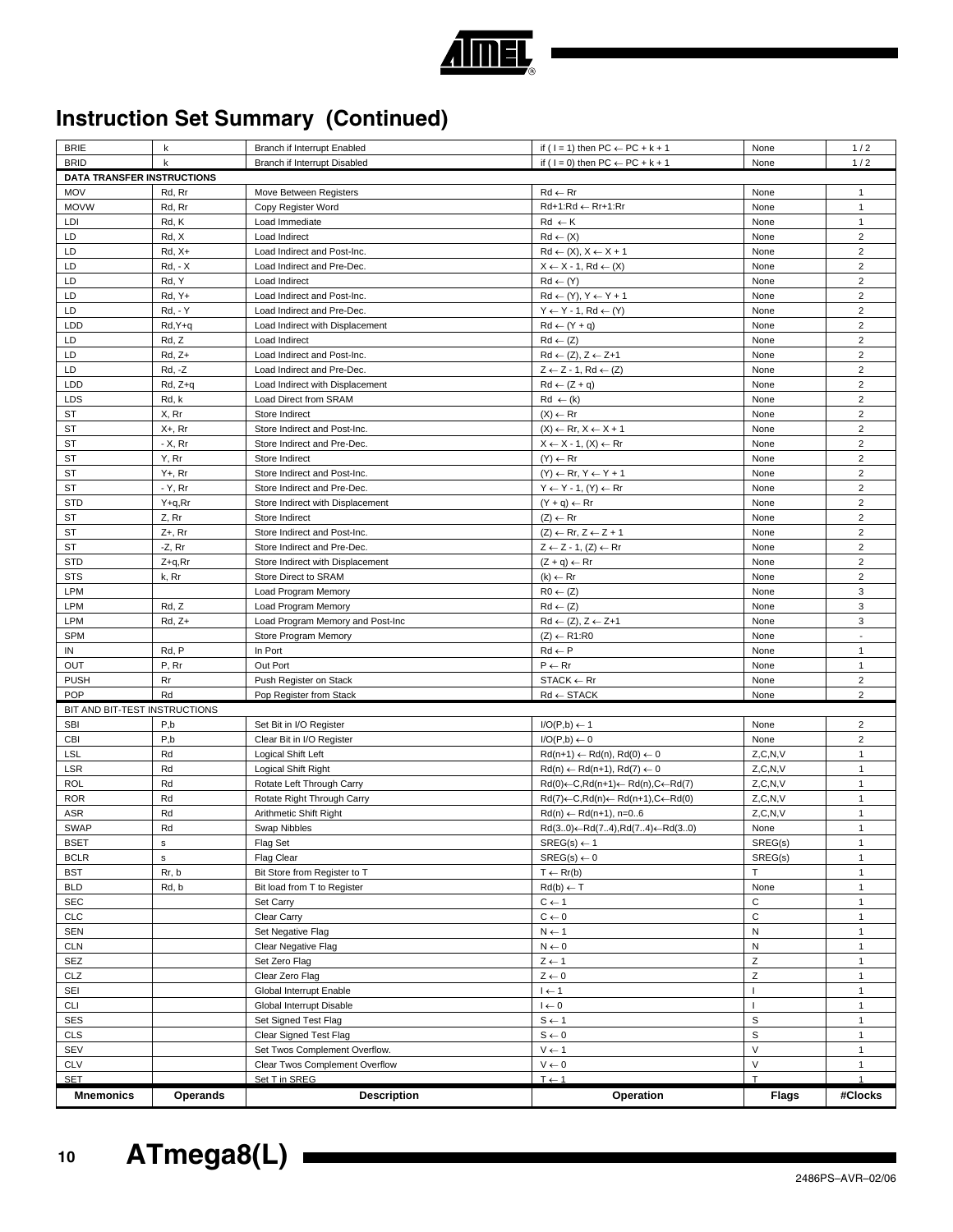# **Instruction Set Summary (Continued)**

| <b>CLT</b>   |                          | Clear T in SREG               | $T \leftarrow 0$                         |      |  |  |  |
|--------------|--------------------------|-------------------------------|------------------------------------------|------|--|--|--|
| <b>SEH</b>   |                          | Set Half Carry Flag in SREG   | $H \leftarrow 1$                         |      |  |  |  |
| <b>CLH</b>   |                          | Clear Half Carry Flag in SREG | $H \leftarrow 0$                         |      |  |  |  |
|              | MCU CONTROL INSTRUCTIONS |                               |                                          |      |  |  |  |
| <b>NOP</b>   |                          | No Operation                  |                                          | None |  |  |  |
| <b>SLEEP</b> |                          | Sleep                         | (see specific descr. for Sleep function) | None |  |  |  |
| <b>WDR</b>   |                          | Watchdog Reset                | (see specific descr. for WDR/timer)      | None |  |  |  |



▊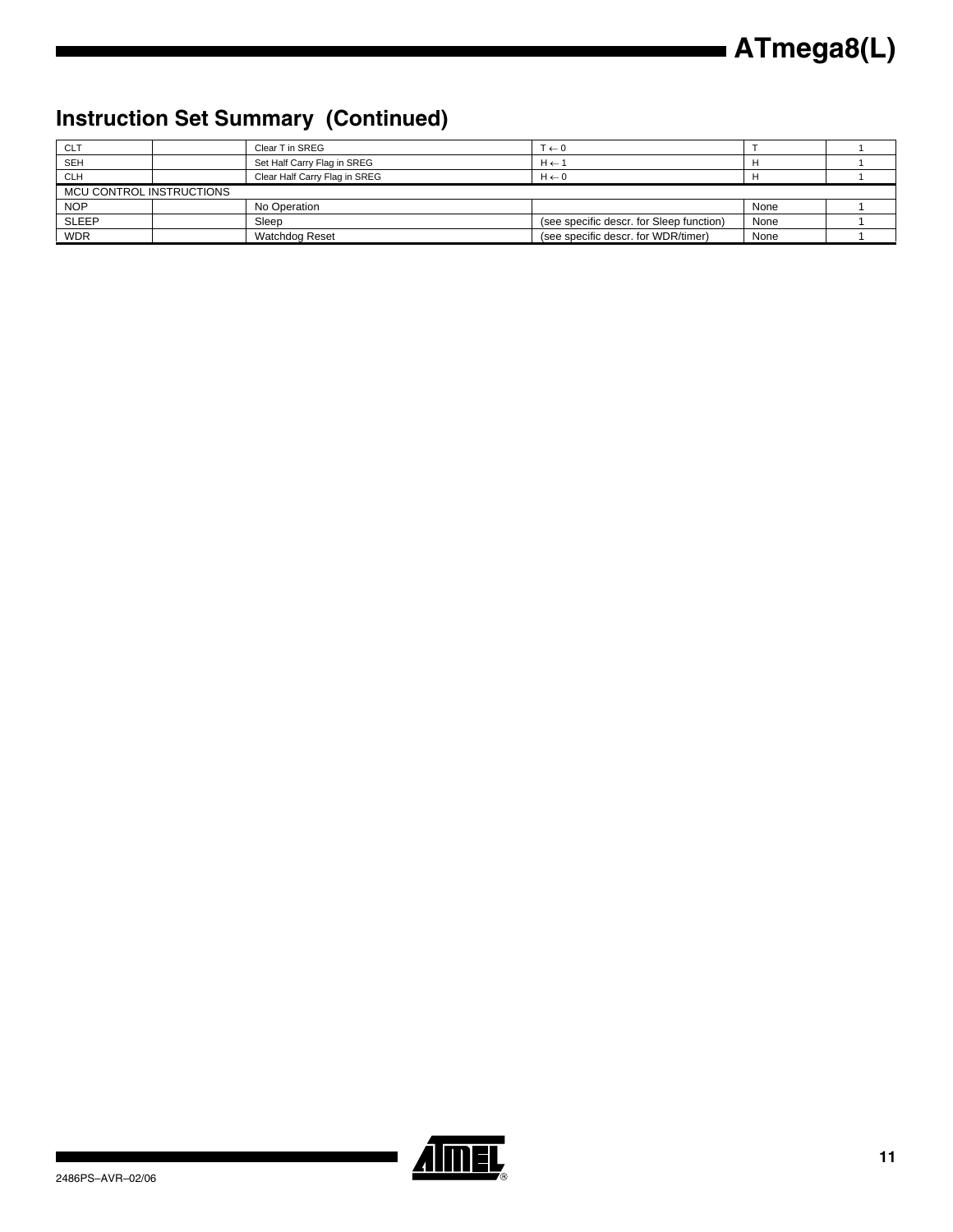

# <span id="page-11-2"></span>**Ordering Information**

| Speed (MHz) | <b>Power Supply</b> | <b>Ordering Code</b>                                                                                              | Package <sup>(1)</sup>                         | <b>Operation Range</b>                          |
|-------------|---------------------|-------------------------------------------------------------------------------------------------------------------|------------------------------------------------|-------------------------------------------------|
|             |                     | ATmega8L-8AC<br>ATmega8L-8PC<br>ATmega8L-8MC                                                                      | 32A<br>28P3<br>32M1-A                          | Commercial<br>(0 $\degree$ C to 70 $\degree$ C) |
| 8           | $2.7 - 5.5$         | ATmega8L-8AI<br>ATmega8L-8AU(2)<br>ATmega8L-8PI<br>ATmega8L-8PU $(2)$<br>ATmega8L-8MI<br>ATmega8L-8MU(2)          | 32A<br>32A<br>28P3<br>28P3<br>32M1-A<br>32M1-A | Industrial<br>(-40°C to 85°C)                   |
|             |                     | ATmega8-16AC<br>ATmega8-16PC<br>ATmega8-16MC                                                                      | 32A<br>28P3<br>32M1-A                          | Commercial<br>(0 $\degree$ C to 70 $\degree$ C) |
| 16          | $4.5 - 5.5$         | ATmega8-16AI<br>ATmega8-16AU(2)<br>ATmega8-16PI<br>ATmega8-16 $PU^{(2)}$<br>ATmega8-16MI<br>ATmega8-16M $U^{(2)}$ | 32A<br>32A<br>28P3<br>28P3<br>32M1-A<br>32M1-A | Industrial<br>(-40°C to 85°C).                  |

<span id="page-11-1"></span><span id="page-11-0"></span>Notes: 1. This device can also be supplied in wafer form. Please contact your local Atmel sales office for detailed ordering information and minimum quantities.

2. Pb-free packaging alternative, complies to the European Directive for Restriction of Hazardous Substances (RoHS directive). Also Halide free and fully Green.

| Package Type |                                                                                                   |  |  |  |  |
|--------------|---------------------------------------------------------------------------------------------------|--|--|--|--|
| 32A          | 32-lead, Thin (1.0 mm) Plastic Quad Flat Package (TQFP)                                           |  |  |  |  |
| 28P3         | 28-lead, 0.300" Wide, Plastic Dual Inline Package (PDIP)                                          |  |  |  |  |
| 32M1-A       | 32-pad, 5 x 5 x 1.0 body, Lead Pitch 0.50 mm Quad Flat No-Lead/Micro Lead Frame Package (QFN/MLF) |  |  |  |  |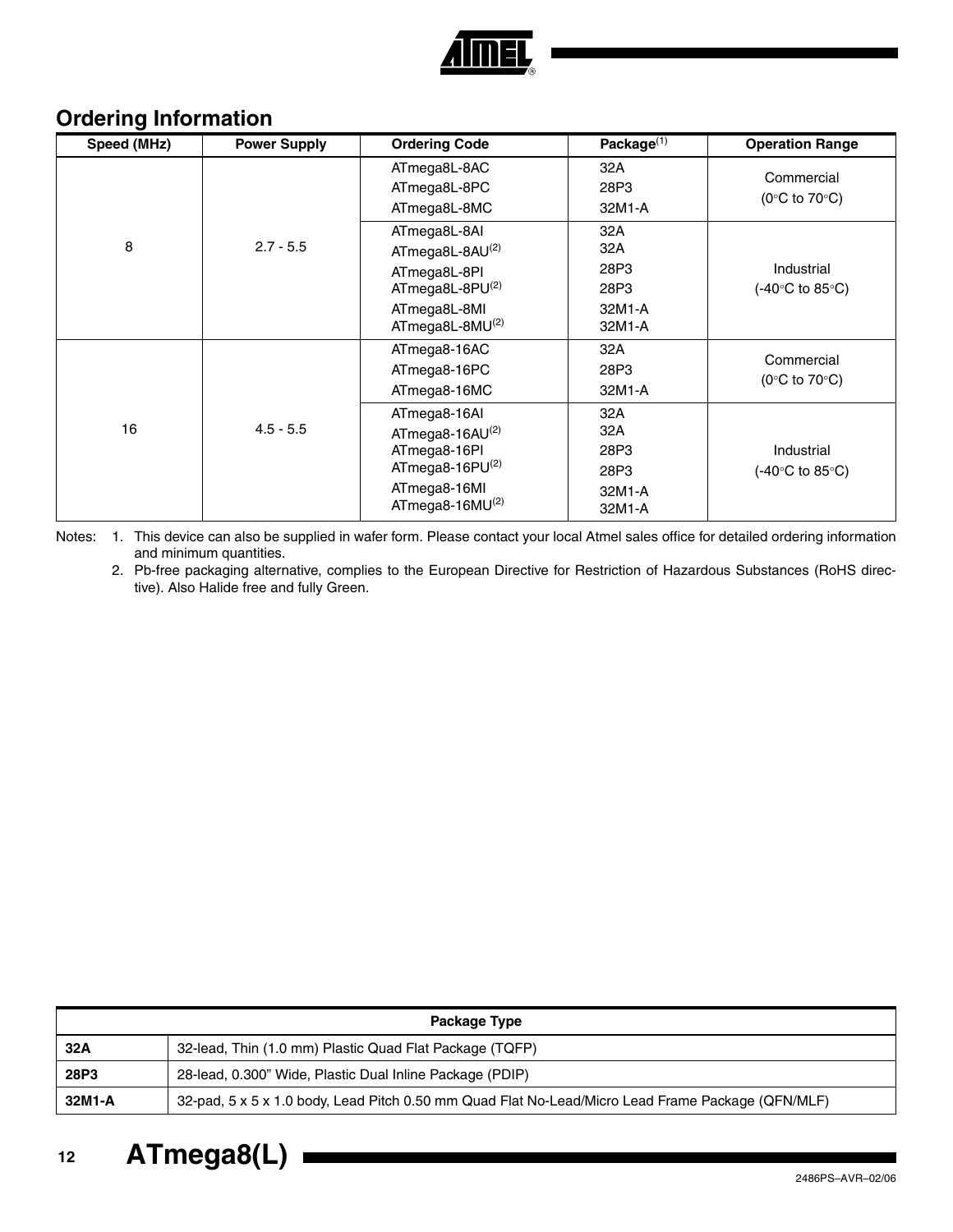# <span id="page-12-0"></span>**Packaging Information**

**32A**



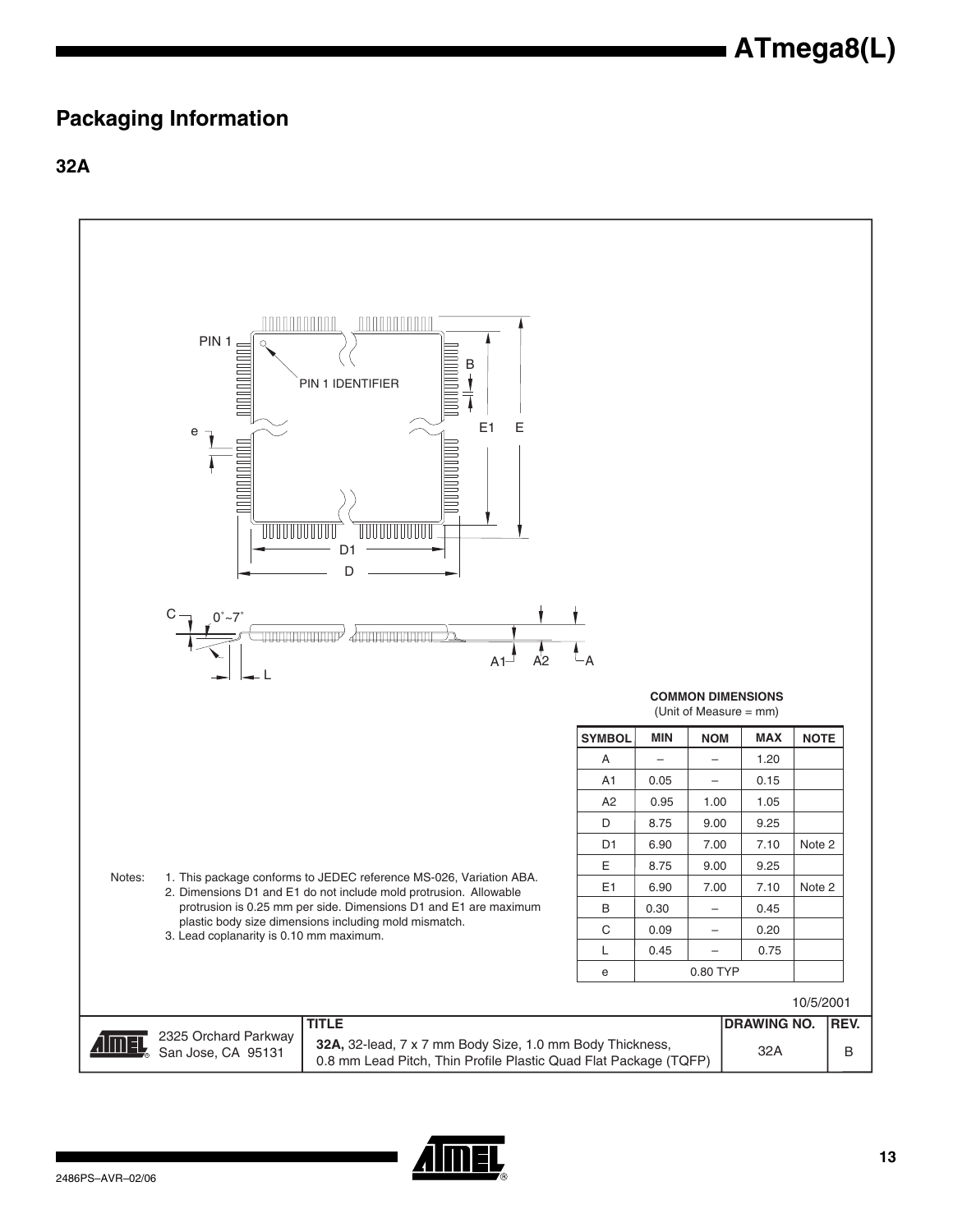

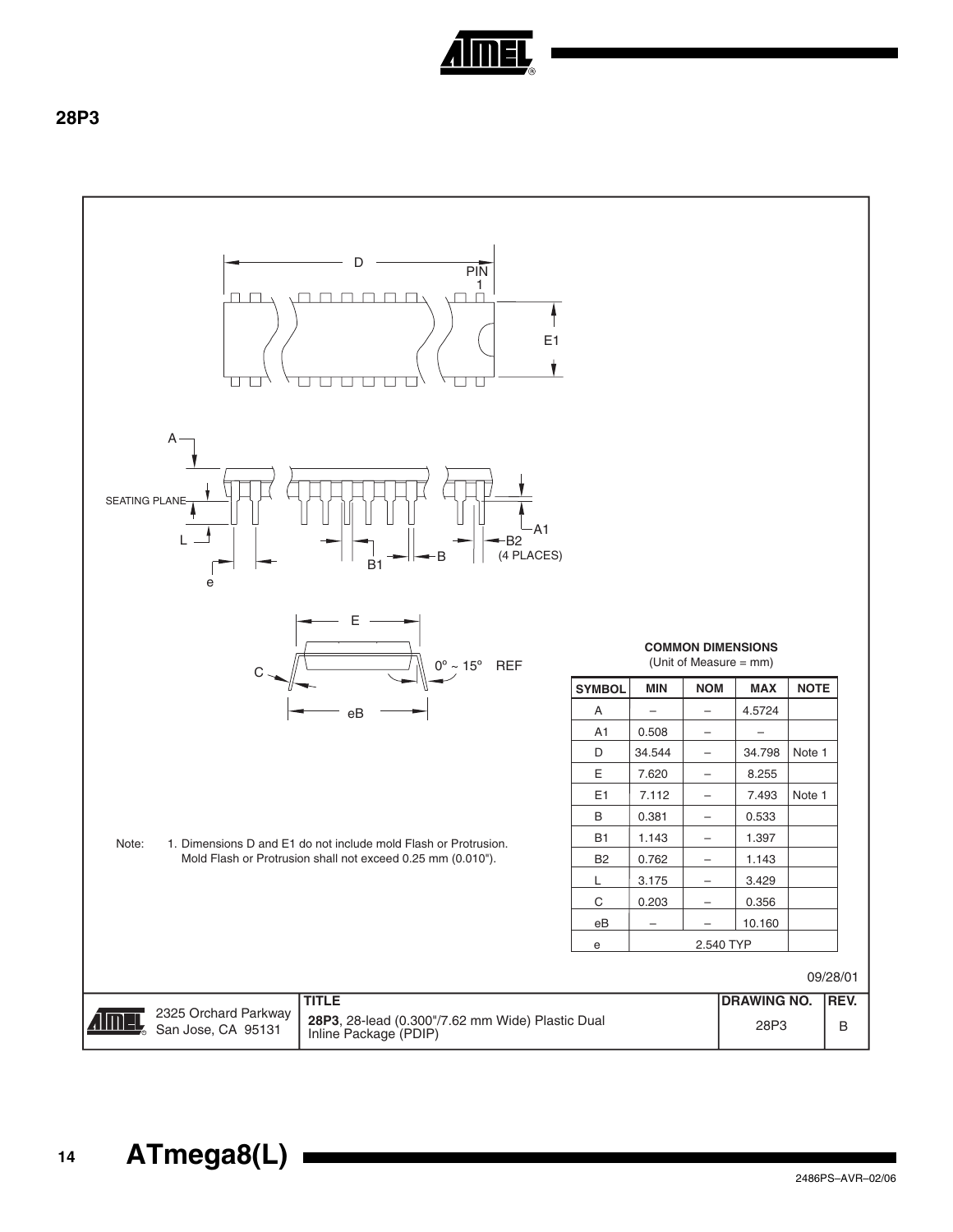**32M1-A**

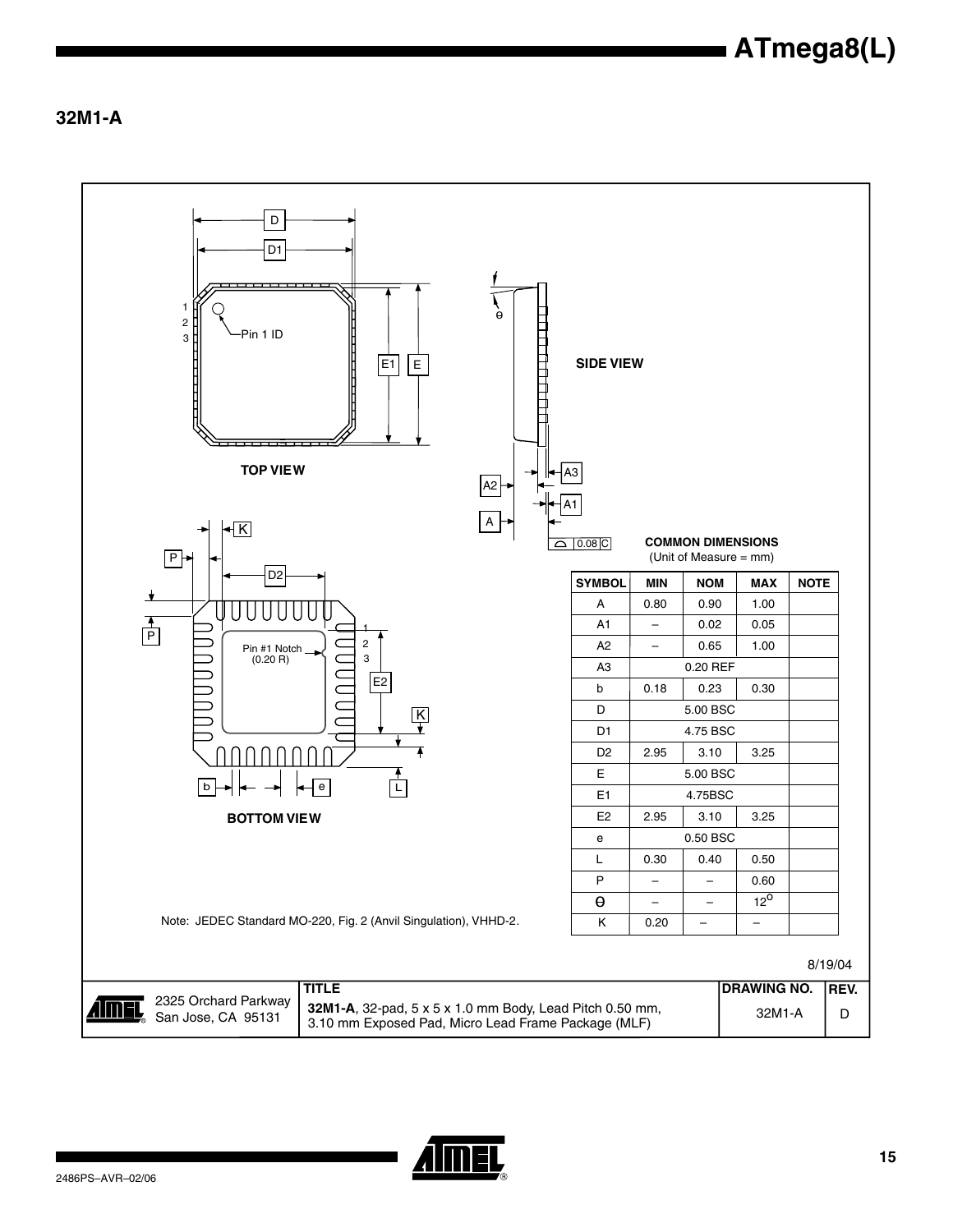

<span id="page-15-1"></span>**ATmega8** 

**Rev. D, E, F, and G**

<span id="page-15-0"></span>**Erratas** The revision letter in this section refers to the revision of the ATmega8 device.

# • **Signature may be Erased in Serial Programming Mode**

• **CKOPT Does not Enable Internal Capacitors on XTALn/TOSCn Pins when 32 KHz Oscillator is Used to Clock the Asynchronous Timer/Counter2**

#### **1. Signature may be Erased in Serial Programming Mode**

If the signature bytes are read before a chiperase command is completed, the signature may be erased causing the device ID and calibration bytes to disappear. This is critical, especially, if the part is running on internal RC oscillator.

#### **Problem Fix/Workaround:**

Ensure that the chiperase command has exceeded before applying the next command.

#### **2. CKOPT Does not Enable Internal Capacitors on XTALn/TOSCn Pins when 32 KHz Oscillator is Used to Clock the Asynchronous Timer/Counter2**

When the internal RC Oscillator is used as the main clock source, it is possible to run the Timer/Counter2 asynchronously by connecting a 32 KHz Oscillator between XTAL1/TOSC1 and XTAL2/TOSC2. But when the internal RC Oscillator is selected as the main clock source, the CKOPT Fuse does not control the internal capacitors on XTAL1/TOSC1 and XTAL2/TOSC2. As long as there are no capacitors connected to XTAL1/TOSC1 and XTAL2/TOSC2, safe operation of the Oscillator is not guaranteed.

# **Problem fix/Workaround**

Use external capacitors in the range of 20 - 36 pF on XTAL1/TOSC1 and XTAL2/TOSC2. This will be fixed in ATmega8 Rev. G where the CKOPT Fuse will control internal capacitors also when internal RC Oscillator is selected as main clock source. For ATmega8 Rev. G, CKOPT = 0 (programmed) will enable the internal capacitors on XTAL1 and XTAL2. Customers who want compatibility between Rev. G and older revisions, must ensure that CKOPT is unprogrammed (CKOPT  $= 1$ ).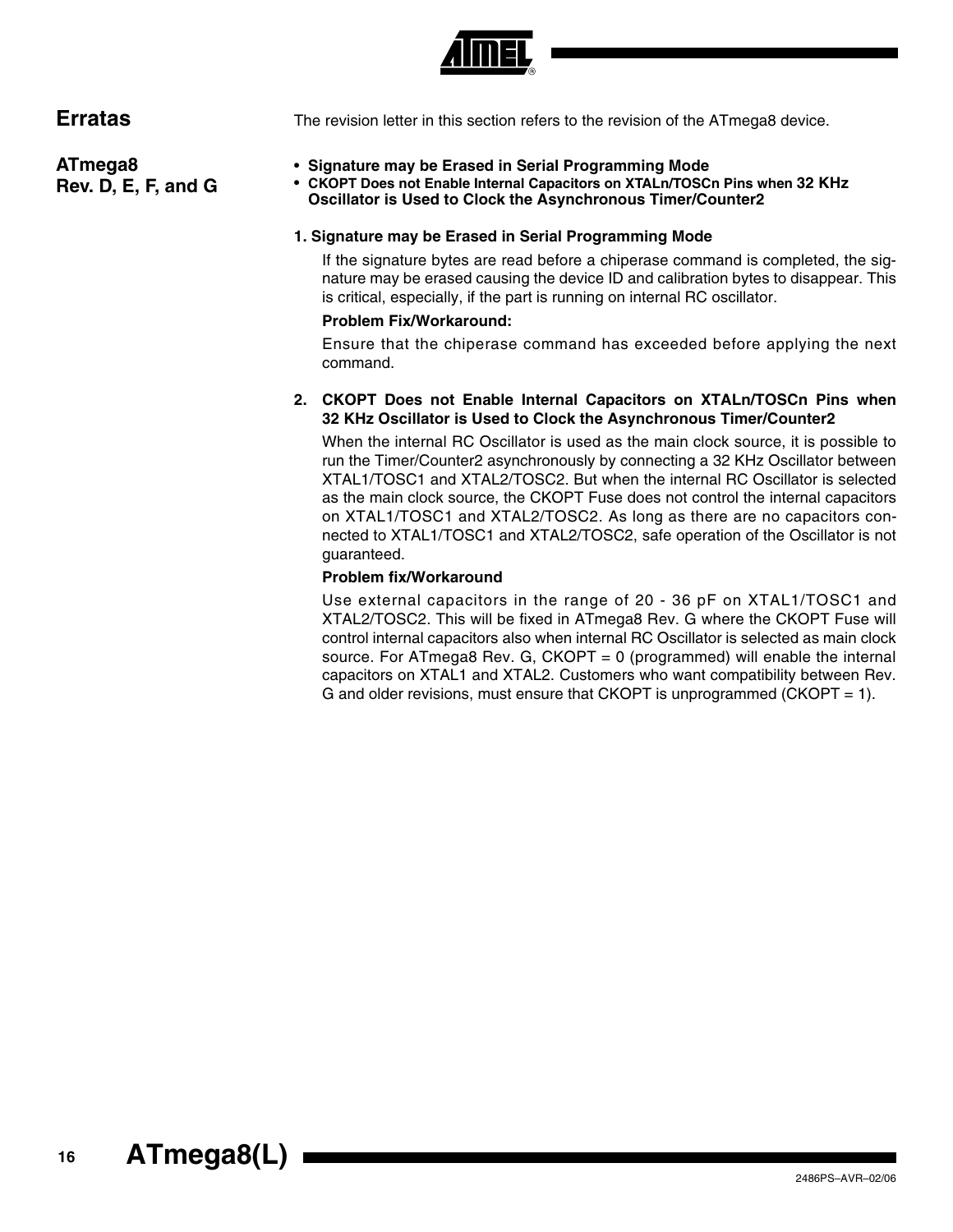# **Datasheet Revision History**

**Changes from Rev. 2486O-10/04 to Rev. 2486P- 02/06**

Please note that the referring page numbers in this section are referred to this document. The referring revision in this section are referring to the document revision.

- **1. Added ["Resources" on page 6](#page-5-0).**
- **2. Updated "External Clock" on page 30.**
- **3. Updated "Serial Peripheral Interface SPI" on page 122.**
- **4. Updated Code Example in "USART Initialization" on page 136.**
- **5. Updated Note in "Bit Rate Generator Unit" on page 168.**
- **6. Updated Table 98 on page 238.**
- **7. Updated Note inTable 103 on page 246.**
- **8. Updated ["Erratas" on page 16](#page-15-0).**

# **Changes from Rev. 2486N-09/04 to Rev. 2486O-10/04**

**2. Updated Table 7 on page 27, Table 15 on page 36, and Table 100 on page 242.**

**1. Removed to instances of "analog ground". Replaced by "ground".**

- **3. Updated "Calibrated Internal RC Oscillator" on page 28 with the 1 MHz default value.**
- **4. Table 89 on page 223 and Table 90 on page 223 moved to new section "Page Size" on page 223.**
- **5. Updated descripton for bit 4 in "Store Program Memory Control Register – SPMCR" on page 211.**
- **6. Updated ["Ordering Information" on page 12.](#page-11-2)**
- **1. Added note to MLF package in ["Pin Configurations" on page 2.](#page-1-0)**
- **2. Updated "Internal Voltage Reference Characteristics" on page 40.**
- **3. Updated "DC Characteristics" on page 240.**
- **4. ADC4 and ADC5 support 10-bit accuracy. Document updated to reflect this. Updated features in "Analog-to-Digital Converter" on page 194. Updated "ADC Characteristics" on page 246.**
- **5. Removed reference to "External RC Oscillator application note" from "External RC Oscillator" on page 27.**
- **1. Updated "Calibrated Internal RC Oscillator" on page 28.**

**Changes from Rev. 2486L-10/03 to Rev. 2486M-12/03**

**Changes from Rev. 2486M-12/03 to Rev.** 

**2486N-09/04**

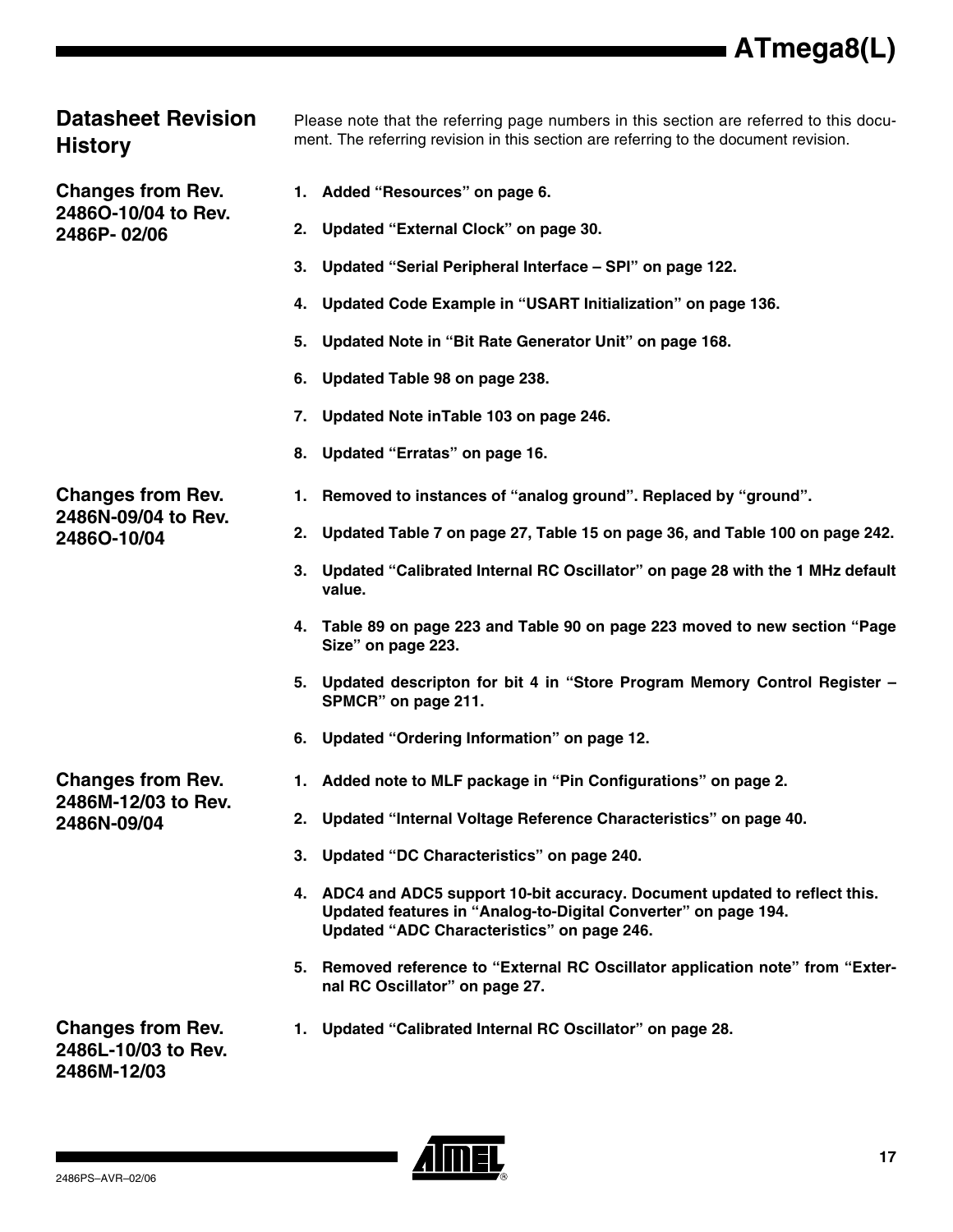

**Changes from Rev. 2486K-08/03 to Rev. 2486L-10/03**

- **1. Removed "Preliminary" and TBDs from the datasheet.**
- **2. Renamed ICP to ICP1 in the datasheet.**
- **3. Removed instructions CALL and JMP from the datasheet.**
- 4. Updated t<sub>RST</sub> in Table 15 on page 36, V<sub>BG</sub> in Table 16 on page 40, Table 100 on **page 242 and Table 102 on page 244.**
- **5. Replaced text "XTAL1 and XTAL2 should be left unconnected (NC)" after Table 9 in "Calibrated Internal RC Oscillator" on page 28. Added text regarding XTAL1/XTAL2 and CKOPT Fuse in "Timer/Counter Oscillator" on page 30.**
- **6. Updated Watchdog Timer code examples in "Timed Sequences for Changing the Configuration of the Watchdog Timer" on page 43.**
- **7. Removed bit 4, ADHSM, from "Special Function IO Register SFIOR" on page 56.**
- **8. Added note 2 to Figure 103 on page 213.**
- **9. Updated item 4 in the "Serial Programming Algorithm" on page 236.**
- 10. Added t<sub>WD\_FUSE</sub> to Table 97 on page 237 and updated Read Calibration Byte, **Byte 3, in Table 98 on page 238.**
- **11. Updated Absolute Maximum Ratings\* and DC Characteristics in "Electrical Characteristics" on page 240.**
- 1. Updated V<sub>BOT</sub> values in Table 15 on page 36.
- **2. Updated "ADC Characteristics" on page 246.**
- **3. Updated "ATmega8 Typical Characteristics" on page 247.**
- **4. Updated ["Erratas" on page 16](#page-15-0).**
- **1.** Improved the description of "Asynchronous Timer Clock  $\text{clk}_{\text{AsY}}$ " on page 24.
- **2. Removed reference to the "Multipurpose Oscillator" application note and the "32 kHz Crystal Oscillator" application note, which do not exist.**
- **3. Corrected OCn waveforms in Figure 38 on page 88.**
- **4. Various minor Timer 1 corrections.**
- **5. Various minor TWI corrections.**
- **6. Added note under "Filling the Temporary Buffer (Page Loading)" on page 214 about writing to the EEPROM during an SPM Page load.**
- **7. Removed ADHSM completely.**

**Changes from Rev. 2486J-02/03 to Rev. 2486K-08/03**

**Changes from Rev. 2486I-12/02 to Rev. 2486J-02/03**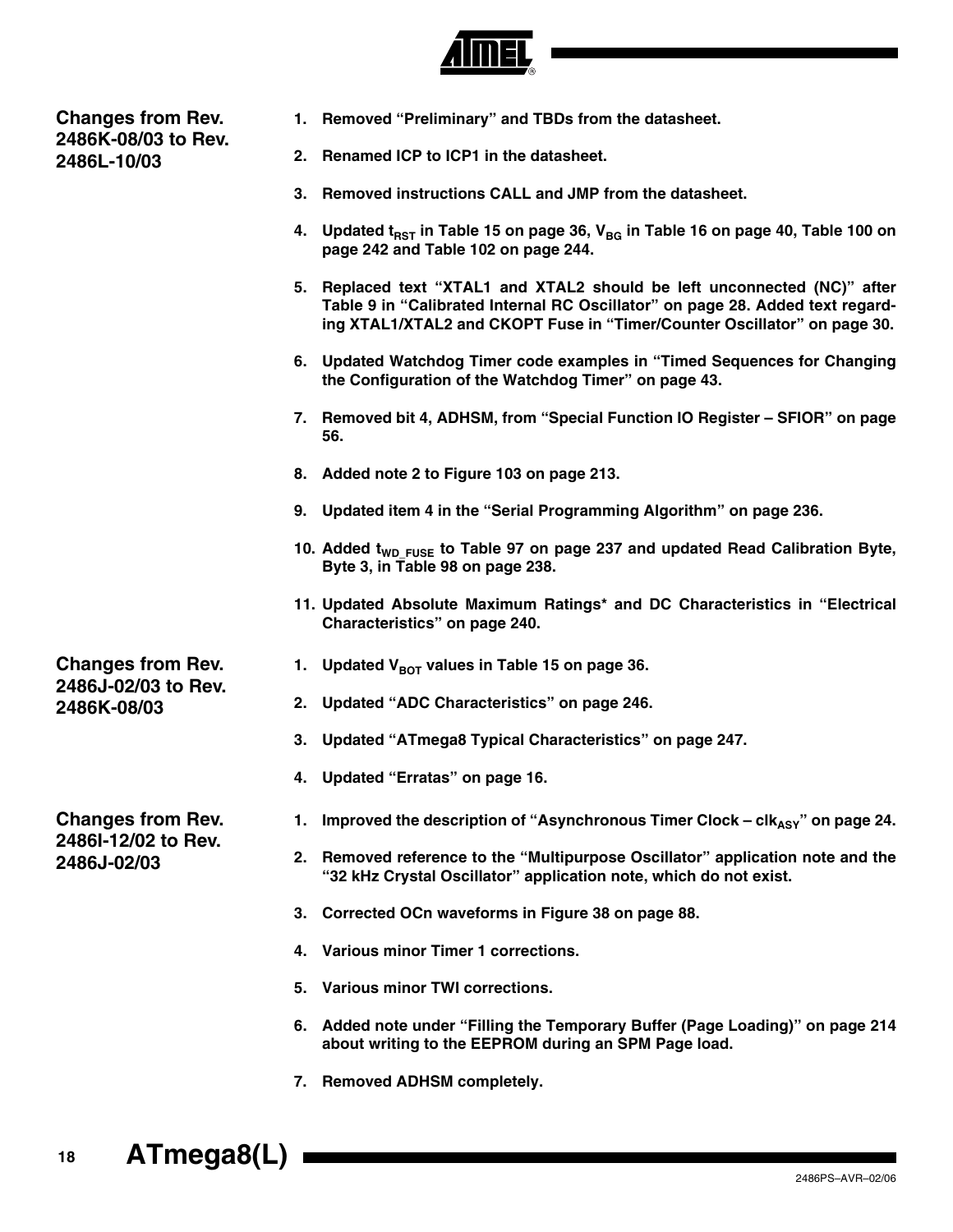|  |  |  |  |  | 8. Added section "EEPROM Write during Power-down Sleep Mode" on page 21. |
|--|--|--|--|--|--------------------------------------------------------------------------|
|--|--|--|--|--|--------------------------------------------------------------------------|

- **9. Removed XTAL1 and XTAL2 description on [page 5](#page-4-0) because they were already described as part of ["Port B \(PB7..PB0\) XTAL1/XTAL2/TOSC1/TOSC2" on](#page-4-0) [page 5.](#page-4-0)**
- **10. Improved the table under "SPI Timing Characteristics" on page 244 and removed the table under "SPI Serial Programming Characteristics" on page 239.**
- **11. Corrected PC6 in "Alternate Functions of Port C" on page 59.**
- **12. Corrected PB6 and PB7 in "Alternate Functions of Port B" on page 56.**
- **13. Corrected 230.4 Mbps to 230.4 kbps under "Examples of Baud Rate Setting" on page 157.**
- **14. Added information about PWM symmetry for Timer 2 in "Phase Correct PWM Mode" on page 111.**
- **15. Added thick lines around accessible registers in Figure 76 on page 167.**
- **16. Changed "will be ignored" to "must be written to zero" for unused Z-pointer bits under "Performing a Page Write" on page 214.**
- **17. Added note for RSTDISBL Fuse in Table 87 on page 221.**
- **18.Updated drawings in ["Packaging Information" on page 13.](#page-12-0)**
- **1.Added errata for Rev D, E, and F on [page 16](#page-15-1).**

**Changes from Rev. 2486H-09/02 to Rev. 2486I-12/02**

**Changes from Rev. 2486G-09/02 to Rev. 2486H-09/02**

**Changes from Rev. 2486F-07/02 to Rev. 2486G-09/02**

**Changes from Rev. 2486E-06/02 to Rev. 2486F-07/02**

- **1.Changed the Endurance on the Flash to 10,000 Write/Erase Cycles.**
- **1 Updated Table 103, "ADC Characteristics," on page 246.**
- **1 Changes in "Digital Input Enable and Sleep Modes" on page 53.**
- **2 Addition of OCS2 in "MOSI/OC2 Port B, Bit 3" on page 57.**
- **3 The following tables has been updated:**

Table 51, "CPOL and CPHA Functionality," on page 130, Table 59, "UCPOL Bit Settings," on page 156, Table 72, "Analog Comparator Multiplexed Input<sup>(1)</sup>," on page 193, Table 73, "ADC Conversion Time," on page 198, Table 75, "Input Channel Selections," on page 204, and Table 84, "Explanation of Different Variables used in Figure 103 and the Mapping to the Z-pointer," on page 219.

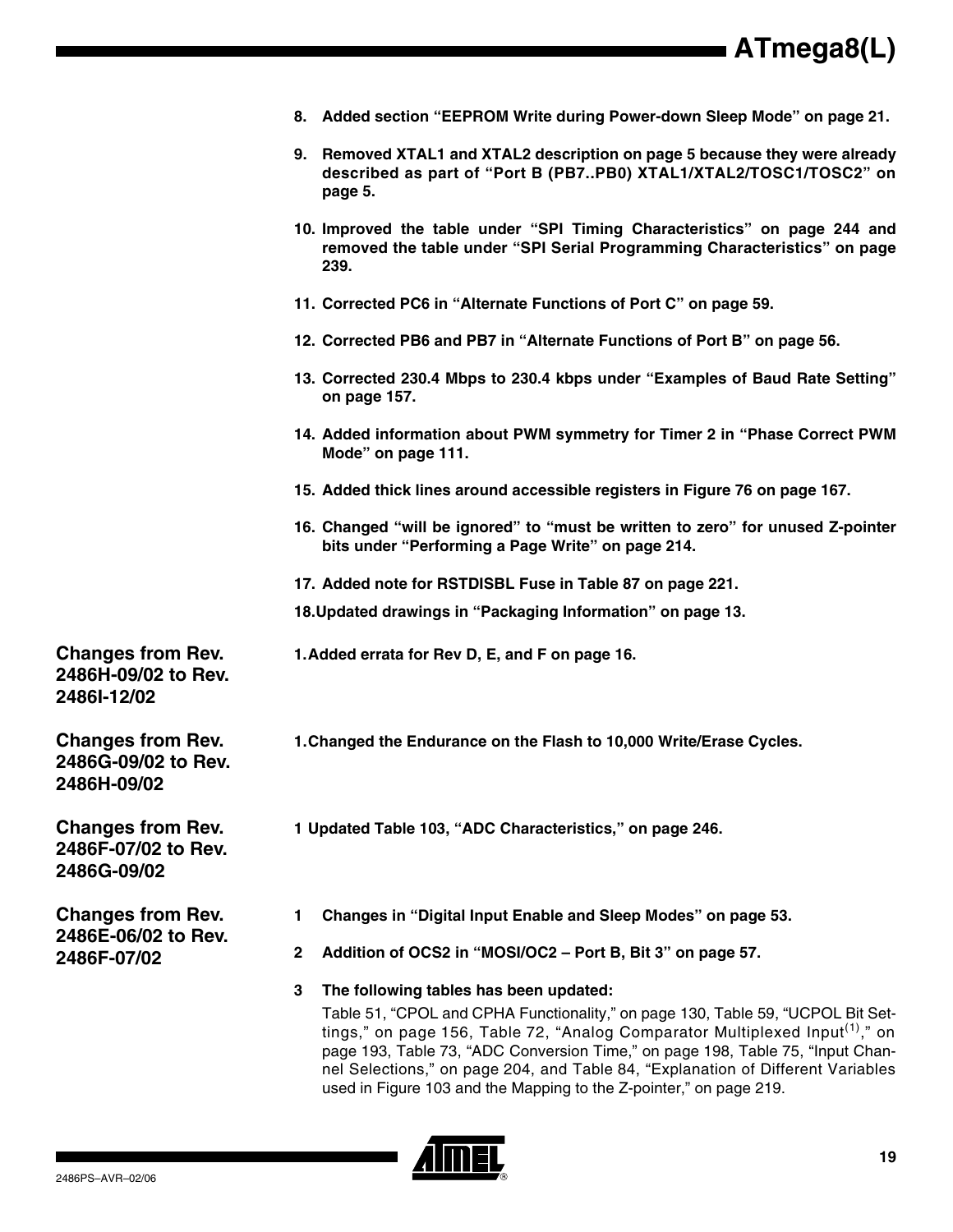

**5 Changes in "Reading the Calibration Byte" on page 232.**

# **6 Corrected Errors in Cross References.**

**Changes from Rev. 2486D-03/02 to Rev. 2486E-06/02**

**1 Updated Some Preliminary Test Limits and Characterization Data**

The following tables have been updated:

Table 15, "Reset Characteristics," on page 36, Table 16, "Internal Voltage Reference Characteristics," on page 40, DC Characteristics on page 240, Table , "ADC Characteristics," on page 246.

# **2 Changes in External Clock Frequency**

Added the description at the end of "External Clock" on page 30. Added period changing data in Table 99, "External Clock Drive," on page 242.

# **3 Updated TWI Chapter**

More details regarding use of the TWI bit rate prescaler and a Table 65, "TWI Bit Rate Prescaler," on page 171.

# **1 Updated Typical Start-up Times.**

The following tables has been updated:

Table 5, "Start-up Times for the Crystal Oscillator Clock Selection," on page 26, Table 6, "Start-up Times for the Low-frequency Crystal Oscillator Clock Selection," on page 26, Table 8, "Start-up Times for the External RC Oscillator Clock Selection," on page 27, and Table 12, "Start-up Times for the External Clock Selection," on page 30.

# **2 Added "ATmega8 Typical Characteristics" on page 247.**

**Changes from Rev. 2486B-12/01 to Rev. 2486C-03/02**

**Changes from Rev. 2486C-03/02 to Rev.** 

**2486D-03/02**

#### **1 Updated TWI Chapter.**

More details regarding use of the TWI Power-down operation and using the TWI as Master with low TWBRR values are added into the datasheet.

Added the note at the end of the "Bit Rate Generator Unit" on page 168.

Added the description at the end of "Address Match Unit" on page 168.

# **2 Updated Description of OSCCAL Calibration Byte.**

In the datasheet, it was not explained how to take advantage of the calibration bytes for 2, 4, and 8 MHz Oscillator selections. This is now added in the following sections:

Improved description of "Oscillator Calibration Register – OSCCAL" on page 29 and "Calibration Byte" on page 223.

# **3 Added Some Preliminary Test Limits and Characterization Data.**

Removed some of the TBD's in the following tables and pages:

Table 3 on page 24, Table 15 on page 36, Table 16 on page 40, Table 17 on page 42, " $T_A$  = -40°C to 85°C,  $V_{CC}$  = 2.7V to 5.5V (unless otherwise noted)" on page 240, Table 99 on page 242, and Table 102 on page 244.

# **4 Updated Programming Figures.**

Figure 104 on page 224 and Figure 112 on page 235 are updated to also reflect that  $AV_{CC}$  must be connected during Programming mode.

**<sup>20</sup> ATmega8(L)**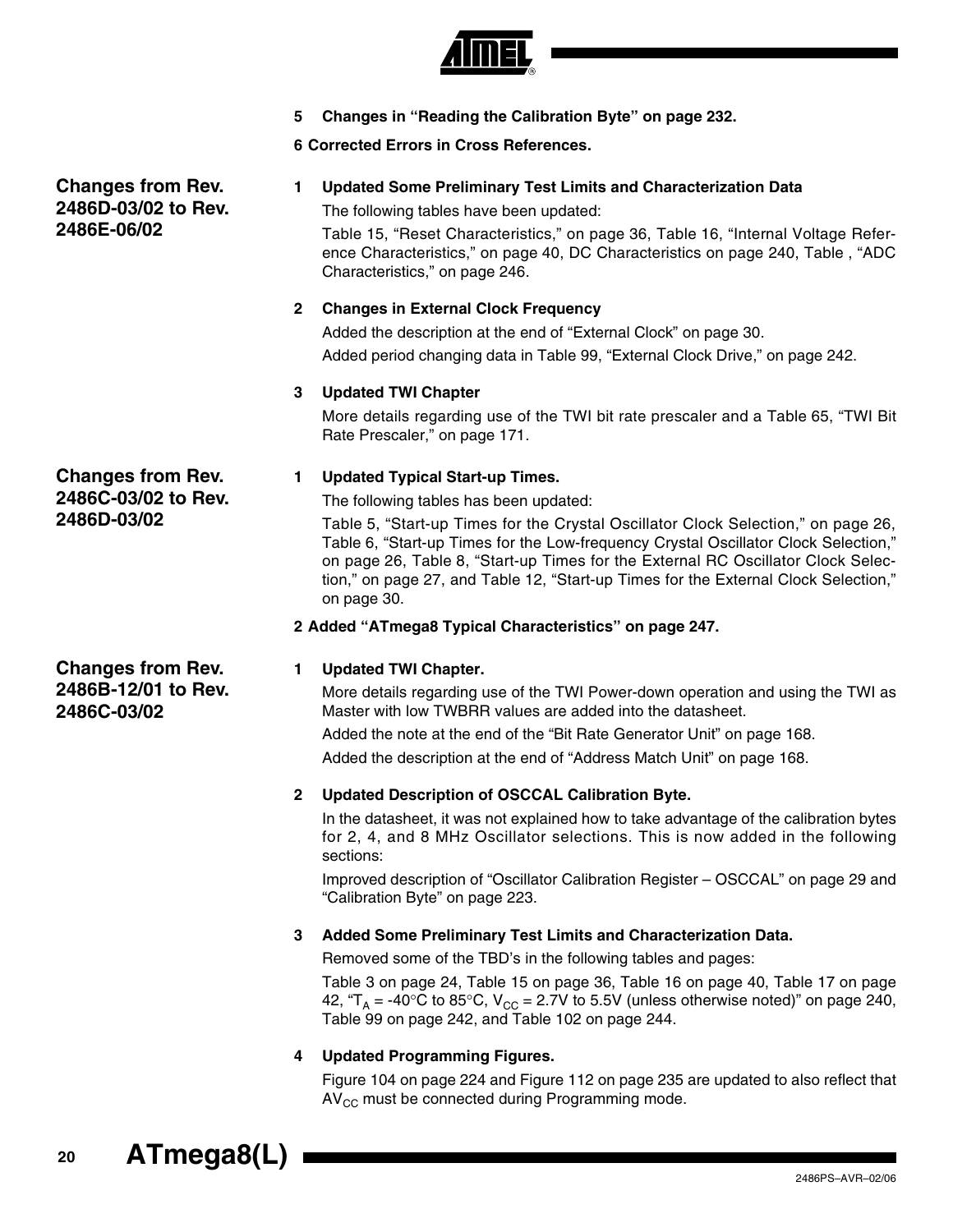**5 Added a Description on how to Enter Parallel Programming Mode if RESET Pin is Disabled or if External Oscillators are Selected.**

Added a note in section "Enter Programming Mode" on page 226.